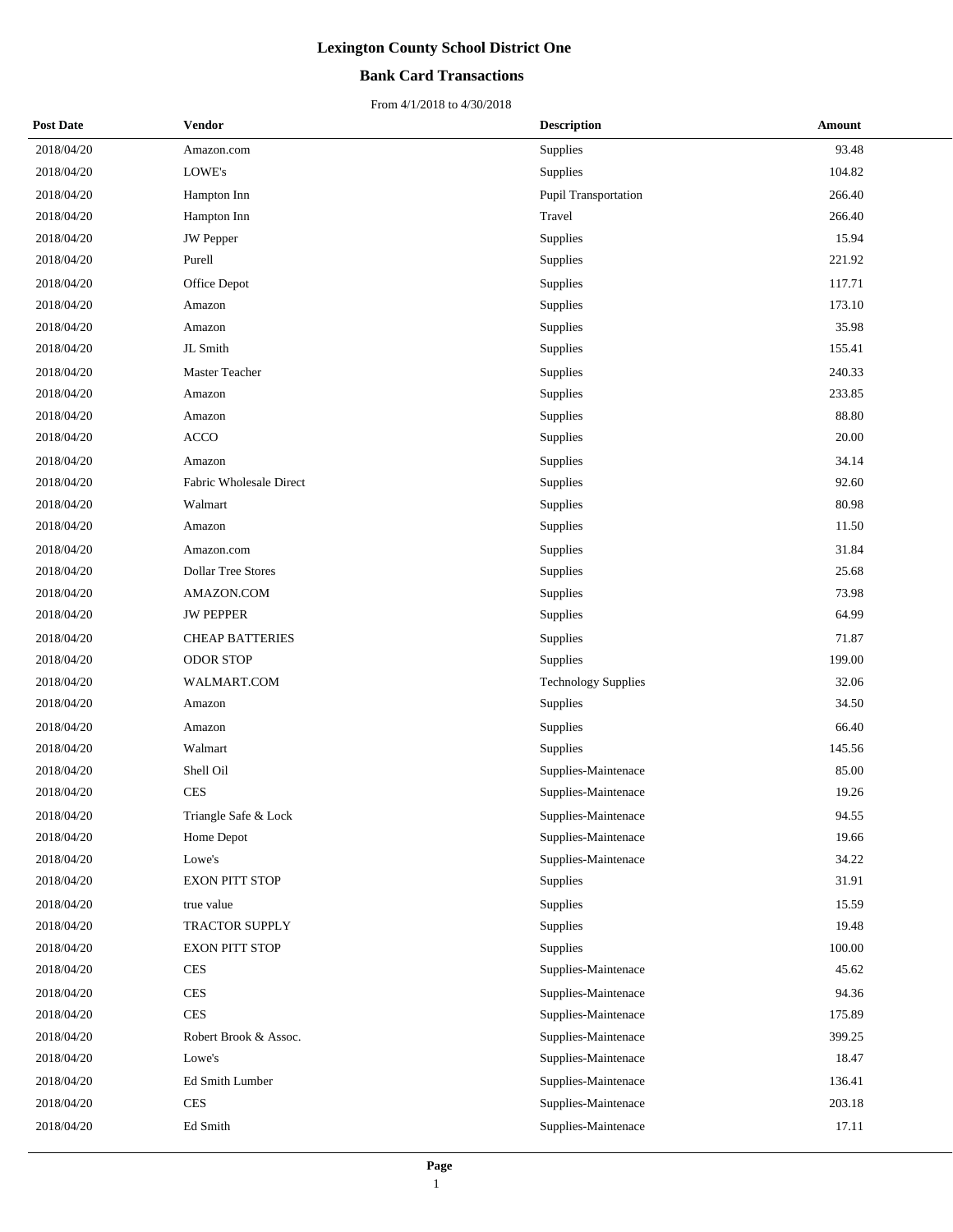### **Bank Card Transactions**

| <b>Post Date</b> | <b>Vendor</b>               | <b>Description</b>          | Amount   |
|------------------|-----------------------------|-----------------------------|----------|
| 2018/04/20       | Ed Smith Lumber             | Supplies-Maintenace         | 17.73    |
| 2018/04/20       | Lowe's                      | Supplies-Maintenace         | 43.99    |
| 2018/04/20       | Walker Hardware             | Supplies-Maintenace         | 10.43    |
| 2018/04/20       | Lowe's                      | Supplies-Maintenace         | 24.27    |
| 2018/04/20       | <b>CES</b>                  | Supplies-Maintenace         | 52.46    |
| 2018/04/20       | <b>Batteries Plus</b>       | Supplies-Maintenace         | 126.26   |
| 2018/04/20       | Lehigh Electric             | Supplies-Maintenace         | 1,043.00 |
| 2018/04/20       | Anixter                     | Supplies-Maintenace         | 77.76    |
| 2018/04/20       | Sparrow & Kennedy           | Supplies-Maintenace         | 32.19    |
| 2018/04/20       | Lowes                       | Supplies                    | 66.19    |
| 2018/04/20       | Lowe's                      | Supplies-Maintenace         | 16.03    |
| 2018/04/20       | Lowe's                      | Supplies-Maintenace         | 38.76    |
| 2018/04/20       | Shuman Owens                | Supplies-Maintenace         | 299.60   |
| 2018/04/20       | <b>Interstate Solutions</b> | Supplies-Maintenace         | 31.63    |
| 2018/04/20       | Amazon                      | Pupil Activity              | 91.49    |
| 2018/04/20       | Amazon                      | Pupil Activity              | 25.98    |
| 2018/04/20       | NATIONAL SCIENCE TEACHER    | Pupil Activity              | 44.95    |
| 2018/04/20       | JW Pepper                   | Pupil Activity              | 19.90    |
| 2018/04/20       | JW Pepper                   | Pupil Activity              | 30.00    |
| 2018/04/20       | Lowes                       | Pupil Activity              | 5.26     |
| 2018/04/20       | Lowes                       | Pupil Activity              | 18.73    |
| 2018/04/20       | Discount Dance              | Pupil Activity              | 59.57    |
| 2018/04/23       | Lowes                       | Supplies                    | 399.00   |
| 2018/04/23       | Lowes                       | Supplies                    | 252.52   |
| 2018/04/23       | Amazon.com                  | Supplies                    | 182.48   |
| 2018/04/23       | Musician's Friend           | Supplies                    | 351.98   |
| 2018/04/23       | Walmart                     | Supplies                    | 63.63    |
| 2018/04/23       | Chef's Store                | Supplies                    | 16.56    |
| 2018/04/23       | Walmart                     | Supplies                    | 17.50    |
| 2018/04/23       | Brown Inc.com               | Supplies                    | 309.99   |
| 2018/04/23       | Amazon.com                  | Supplies                    | 9.62     |
| 2018/04/23       | Amazon.com                  | Supplies                    | $-19.24$ |
| 2018/04/23       | Pinmakers                   | Supplies                    | 358.00   |
| 2018/04/23       | Amazon                      | Supplies                    | 419.97   |
| 2018/04/23       | Amazon                      | Supplies                    | 139.99   |
| 2018/04/23       | Amazon                      | Supplies                    | 184.99   |
| 2018/04/23       | THEATREWORLD BACKDROPS      | Supplies                    | 3,190.61 |
| 2018/04/23       | MTI                         | Supplies                    | 750.00   |
| 2018/04/23       | <b>WALMART</b>              | Supplies                    | 173.74   |
| 2018/04/23       | Delta Air                   | <b>Pupil Transportation</b> | 2,500.00 |
| 2018/04/23       | Delta Air                   | Travel                      | 1,000.00 |
| 2018/04/23       | Amazon                      | Supplies                    | 105.98   |
| 2018/04/23       | Walker Hardware LLC         | Supplies                    | 21.00    |
| 2018/04/23       | Eurmax Canopy Inc.          | Supplies                    | 579.90   |
| 2018/04/23       | Walmart #4521               | Supplies                    | 267.17   |
|                  |                             |                             |          |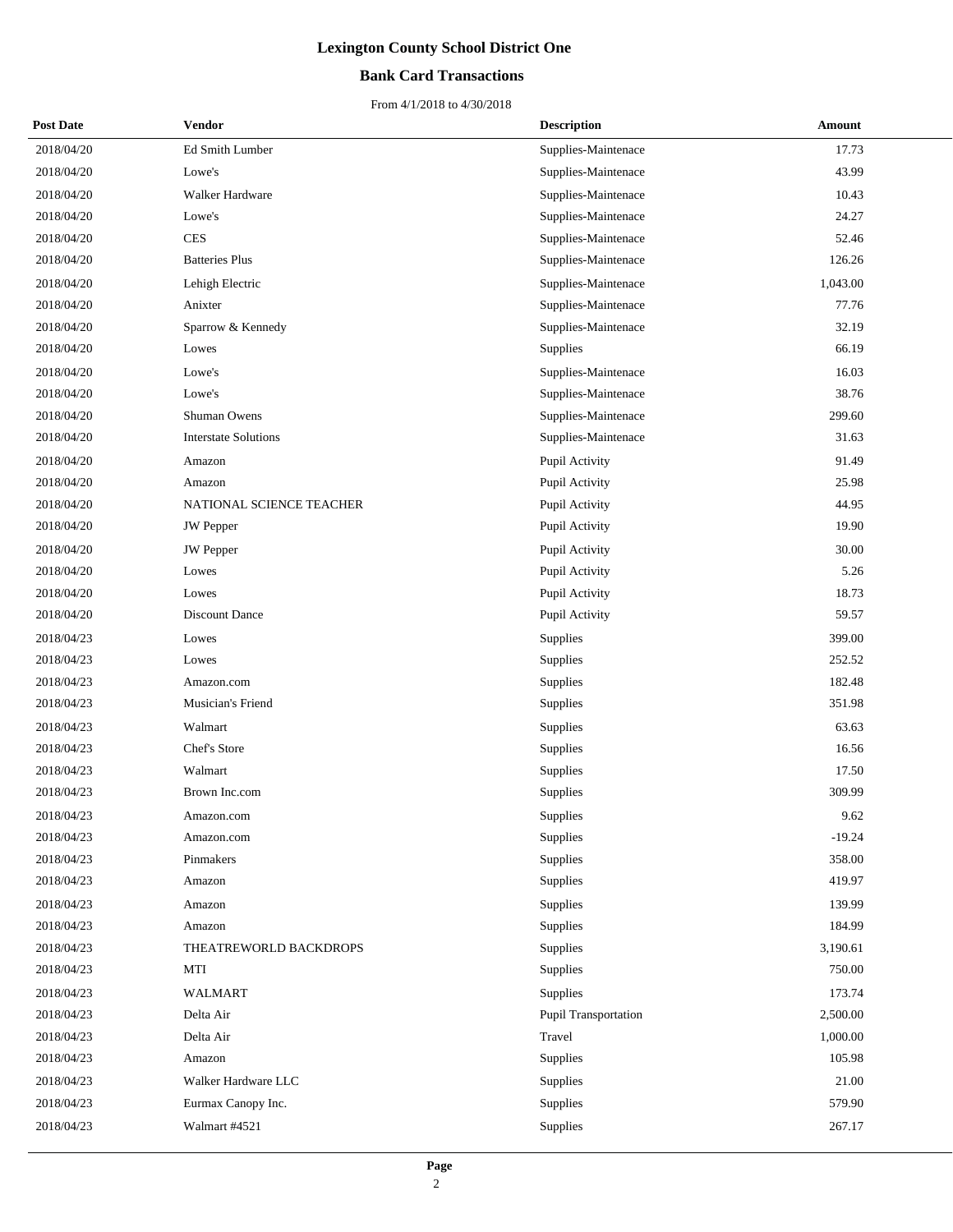### **Bank Card Transactions**

| <b>Post Date</b> | Vendor                         | <b>Description</b> | Amount    |
|------------------|--------------------------------|--------------------|-----------|
| 2018/04/23       | Walker Hardware LLC            | Supplies           | 44.73     |
| 2018/04/23       | Walmart                        | Supplies           | 66.11     |
| 2018/04/23       | <b>Staples</b>                 | Supplies           | $-240.70$ |
| 2018/04/23       | <b>Staples</b>                 | Supplies           | 240.70    |
| 2018/04/23       | Hampton Inn & Suites Greenvill | Travel             | 272.80    |
| 2018/04/23       | Holiday Inn Express            | Travel             | 198.00    |
| 2018/04/23       | SHIP N PRINT                   | Supplies           | 168.40    |
| 2018/04/23       | <b>American Airlines</b>       | Travel             | 116.45    |
| 2018/04/23       | Amazon.com                     | Supplies           | 8.88      |
| 2018/04/23       | Amazon.com                     | Supplies           | 17.48     |
| 2018/04/23       | Amazon.com                     | Supplies           | 28.42     |
| 2018/04/23       | Amazon.com                     | Supplies           | 62.65     |
| 2018/04/23       | Dollar General                 | Supplies           | 21.21     |
| 2018/04/23       | <b>EB</b> Classroom            | Travel             | 255.00    |
| 2018/04/23       | <b>Hilton Hotels</b>           | Travel             | 474.64    |
| 2018/04/23       | American Airlines              | Travel             | 531.49    |
| 2018/04/23       | <b>SCASA</b>                   | Travel             | 90.00     |
| 2018/04/23       | <b>BARNES AND NOBLE</b>        | Supplies           | 40.61     |
| 2018/04/23       | <b>BARNES AND NOBLE</b>        | Supplies           | 40.60     |
| 2018/04/23       | USC Conference & Events        | Travel             | 135.00    |
| 2018/04/23       | <b>CREDIT Voucher</b>          | Travel             | $-300.00$ |
| 2018/04/23       | Lowe's #02967                  | Supplies           | 100.15    |
| 2018/04/23       | Shell Oil                      | Supplies           | 70.05     |
| 2018/04/23       | Lowe's #02967                  | Supplies           | 591.77    |
| 2018/04/23       | Ed Smith Lumber                | Supplies           | 117.69    |
| 2018/04/23       | Pitt Stop                      | Supplies           | 71.75     |
| 2018/04/23       | Walker Hardware                | Supplies           | 5.94      |
| 2018/04/23       | Global Industriall.com         | Supplies           | 50.90     |
| 2018/04/23       | Ron Clark Academy              | Travel             | 450.00    |
| 2018/04/23       | Ron Clark Academy              | Travel             | 450.00    |
| 2018/04/23       | Ron Clark Academy              | Travel             | 450.00    |
| 2018/04/23       | Ron Clark Academy              | Travel             | 450.00    |
| 2018/04/23       | Ron Clark Academy              | Travel             | 450.00    |
| 2018/04/23       | Marriott                       | Travel             | 180.04    |
| 2018/04/23       | Ron Clark Academy              | Travel             | 450.00    |
| 2018/04/23       | <b>JW PEPPER</b>               | Pupil Activity     | 85.99     |
| 2018/04/23       | Pecknel                        | Pupil Activity     | 108.00    |
| 2018/04/23       | Walmart                        | Pupil Activity     | 64.29     |
| 2018/04/23       | IGA                            | Pupil Activity     | 34.27     |
| 2018/04/23       | Home Depot                     | Pupil Activity     | 118.80    |
| 2018/04/23       | Cromers                        | Pupil Activity     | 22.53     |
| 2018/04/23       | Walmart                        | Pupil Activity     | 44.53     |
| 2018/04/23       | Webstauranr Store              | Pupil Activity     | 100.18    |
| 2018/04/23       | Amazon                         | Pupil Activity     | 36.09     |
| 2018/04/23       | <b>CVS</b>                     | Pupil Activity     | 115.62    |
|                  |                                |                    |           |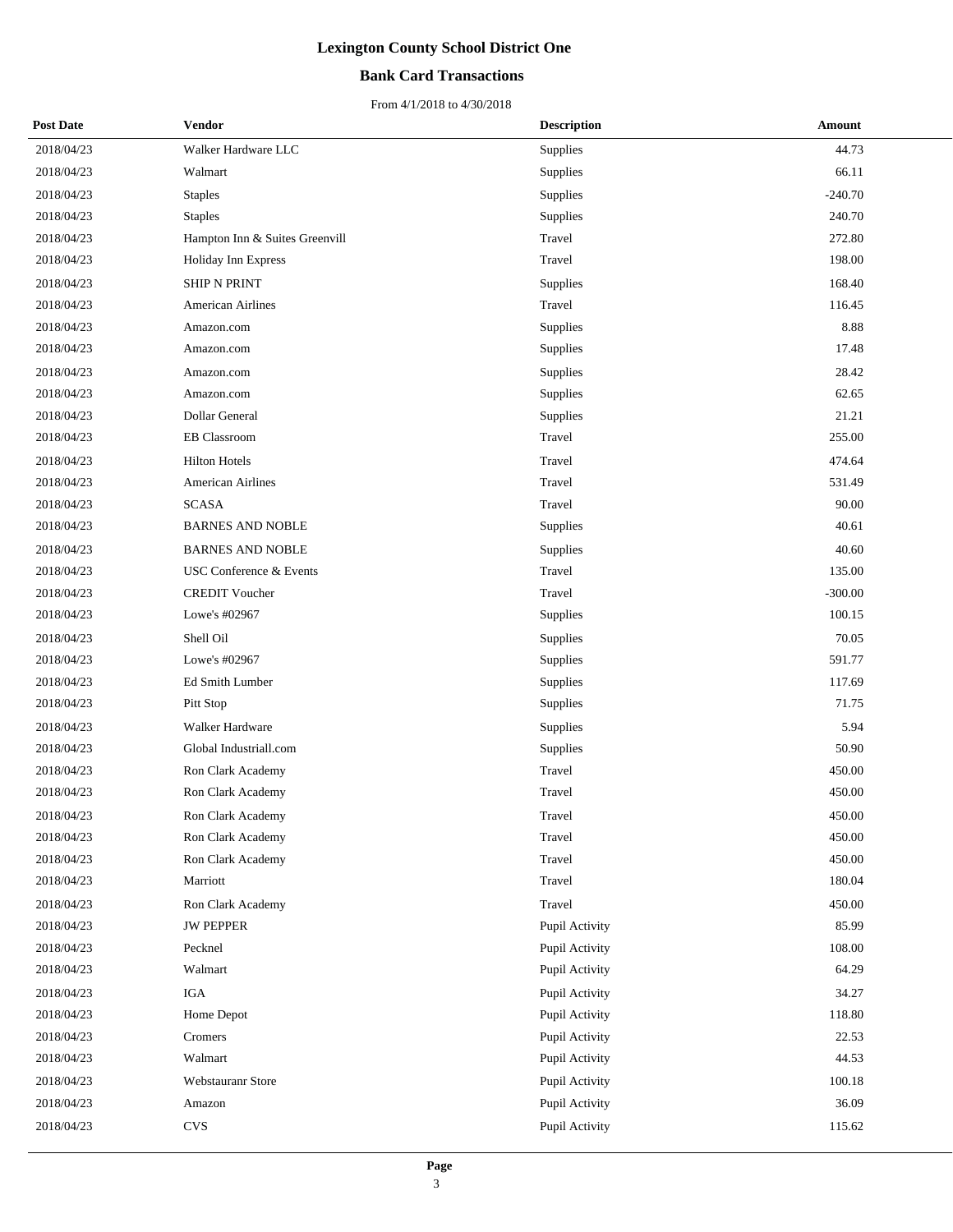#### **Bank Card Transactions**

| <b>Post Date</b> | Vendor                          | <b>Description</b>          | Amount    |
|------------------|---------------------------------|-----------------------------|-----------|
| 2018/04/23       | PBS Distribution LLC            | Pupil Activity              | 174.99    |
| 2018/04/23       | Teacher's Tools                 | Pupil Activity              | 39.90     |
| 2018/04/23       | Amazon                          | Pupil Activity              | 155.76    |
| 2018/04/23       | Lowes                           | Pupil Activity              | 18.17     |
| 2018/04/23       | Hobby Lobby                     | Pupil Activity              | 257.97    |
| 2018/04/23       | Lowe's #02967                   | Pupil Activity              | 129.72    |
| 2018/04/23       | Direct Athletics Inc.           | Pupil Activity              | 64.90     |
| 2018/04/23       | Direct Athletics Inc.           | Pupil Activity              | 107.50    |
| 2018/04/25       | <b>AMAZON</b>                   | Supplies                    | 534.75    |
| 2018/04/25       | Walgreens                       | Supplies                    | 13.90     |
| 2018/04/25       | Oriental Trading                | Supplies                    | 40.65     |
| 2018/04/25       | Amazon.com                      | Supplies                    | 83.56     |
| 2018/04/25       | Walmart                         | Supplies                    | 170.61    |
| 2018/04/25       | <b>Hilton Hotels</b>            | Travel                      | 635.03    |
| 2018/04/25       | <b>Hilton Hotels</b>            | Travel                      | $-635.03$ |
| 2018/04/25       | Amazon                          | Supplies                    | 38.52     |
| 2018/04/25       | Learning A-Z, LLC               | Software Renewals-Immersion | 459.89    |
| 2018/04/25       | Amazon.com                      | Supplies                    | 72.45     |
| 2018/04/25       | Walmart                         | Supplies                    | 20.16     |
| 2018/04/25       | Office Depot                    | Supplies                    | 69.53     |
| 2018/04/25       | Amazon.com                      | Supplies                    | 80.64     |
| 2018/04/25       | Amazon.com                      | Supplies                    | 40.64     |
| 2018/04/25       | Amazon.com                      | Supplies                    | 18.92     |
| 2018/04/25       | Therapy Shoppe                  | Supplies                    | 93.87     |
| 2018/04/25       | <b>USPS</b>                     | Supplies                    | 3.50      |
| 2018/04/25       | Amazon.com                      | Supplies                    | 25.95     |
| 2018/04/25       | Walmart                         | Supplies                    | 32.09     |
| 2018/04/25       | <b>Service Printing Company</b> | Supplies                    | 416.23    |
| 2018/04/25       | Amazon.com                      | Supplies                    | 238.14    |
| 2018/04/25       | Office Depot                    | Supplies                    | 121.97    |
| 2018/04/25       | PinMart                         | Supplies                    | 166.24    |
| 2018/04/25       | Super Duper Pub                 | Supplies                    | 72.75     |
| 2018/04/25       | Amazon.com                      | Supplies                    | 59.88     |
| 2018/04/25       | amazon                          | Supplies                    | 21.23     |
| 2018/04/25       | Office Depot                    | Supplies                    | 249.30    |
| 2018/04/25       | Postal Express                  | Supplies                    | 272.75    |
| 2018/04/25       | Amazon.com                      | Supplies                    | 25.16     |
| 2018/04/25       | Office Depot                    | Supplies                    | 404.82    |
| 2018/04/25       | <b>USPS</b>                     | Supplies                    | 4.16      |
| 2018/04/25       | Heinemann                       | Supplies                    | 172.43    |
| 2018/04/25       | ${\rm GBC}$                     | Supplies                    | 163.29    |
| 2018/04/25       | <b>WALMART</b>                  | Supplies                    | 130.63    |
| 2018/04/25       | <b>USPS</b>                     | Supplies                    | 7.25      |
| 2018/04/25       | Amazon.com                      | Supplies                    | 7.59      |
| 2018/04/25       | Amazon.com                      | Supplies                    | 56.80     |
|                  |                                 |                             |           |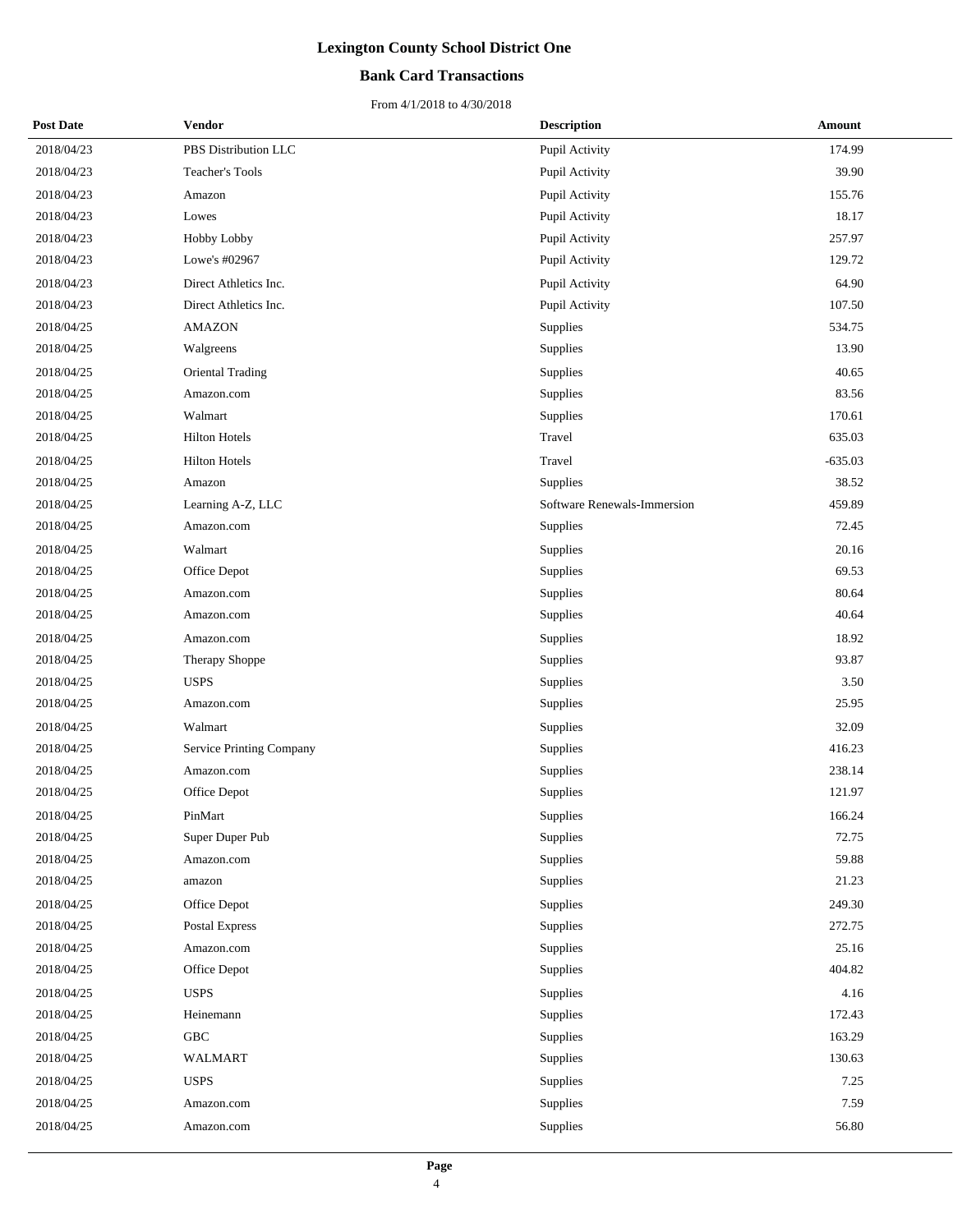### **Bank Card Transactions**

| <b>Post Date</b> | Vendor                    | <b>Description</b>          | Amount |
|------------------|---------------------------|-----------------------------|--------|
| 2018/04/25       | Amazon.com                | Supplies                    | 695.92 |
| 2018/04/25       | PRESCION ROLLER           | Supplies                    | 406.00 |
| 2018/04/25       | WALMART                   | Supplies                    | 182.33 |
| 2018/04/25       | <b>AMAZON</b>             | Supplies                    | 252.39 |
| 2018/04/25       | <b>AMAZON</b>             | <b>Technology Supplies</b>  | 359.70 |
| 2018/04/25       | <b>AMAZON</b>             | <b>Technology Supplies</b>  | 31.37  |
| 2018/04/25       | Amazon                    | Supplies                    | 224.74 |
| 2018/04/25       | Amazon                    | Supplies                    | 285.02 |
| 2018/04/25       | Amazon                    | Supplies                    | 181.83 |
| 2018/04/25       | Amazon                    | Supplies                    | 43.92  |
| 2018/04/25       | <b>US Post Office</b>     | Supplies                    | 13.40  |
| 2018/04/25       | Amazon                    | Supplies                    | 265.38 |
| 2018/04/25       | Amazon                    | Supplies                    | 102.47 |
| 2018/04/25       | <b>JW</b> Pepper          | Supplies                    | 394.99 |
| 2018/04/25       | Walmart                   | Supplies                    | 48.00  |
| 2018/04/25       | Amazon                    | Supplies                    | 32.47  |
| 2018/04/25       | Amazon                    | Supplies                    | 59.54  |
| 2018/04/25       | Paper Direct              | Supplies                    | 169.95 |
| 2018/04/25       | Amazon                    | Supplies                    | 155.37 |
| 2018/04/25       | <b>SHELL OIL</b>          | Pupil Transportation        | 10.00  |
| 2018/04/25       | <b>EXXON MOBIL</b>        | Pupil Transportation        | 77.15  |
| 2018/04/25       | <b>EXXON MOBIL</b>        | Pupil Transportation        | 100.00 |
| 2018/04/25       | <b>QUIKTRIP</b>           | <b>Pupil Transportation</b> | 26.00  |
| 2018/04/25       | <b>QUIKTRIP</b>           | Pupil Transportation        | 47.10  |
| 2018/04/25       | <b>LOWES FOODS</b>        | Pupil Transportation        | 38.00  |
| 2018/04/25       | <b>LOVES</b>              | Pupil Transportation        | 33.01  |
| 2018/04/25       | SPEEDWAY                  | Pupil Transportation        | 21.26  |
| 2018/04/25       | <b>LOWES FOODS</b>        | Pupil Transportation        | 15.00  |
| 2018/04/25       | <b>LOWES FOODS</b>        | Pupil Transportation        | 37.67  |
| 2018/04/25       | <b>SUNOCO</b>             | Pupil Transportation        | 10.01  |
| 2018/04/25       | <b>BARNES &amp; NOBLE</b> | Supplies                    | 32.11  |
| 2018/04/25       | <b>USPS</b>               | Supplies                    | 340.00 |
| 2018/04/25       | <b>EXXON MOBIL</b>        | Supplies                    | 50.00  |
| 2018/04/25       | <b>LOWES FOODS</b>        | Supplies                    | 59.00  |
| 2018/04/25       | <b>USPS</b>               | Supplies                    | 7.30   |
| 2018/04/25       | <b>EXXON MOBIL</b>        | Supplies                    | 53.00  |
| 2018/04/25       | <b>CORNER MART</b>        | Supplies                    | 18.00  |
| 2018/04/25       | <b>LOWES</b>              | Supplies                    | 456.71 |
| 2018/04/25       | Southwest                 | Travel                      | 356.41 |
| 2018/04/25       | studica inc               | Supplies                    | 39.93  |
| 2018/04/25       | Plum Paper                | Supplies                    | 56.00  |
| 2018/04/25       | Asso. for middle level    | Supplies                    | 31.99  |
| 2018/04/25       | walmart                   | Supplies                    | 239.88 |
| 2018/04/25       | Walmart                   | Supplies                    | 68.16  |
| 2018/04/25       | Walmart                   | Supplies                    | 126.47 |
|                  |                           |                             |        |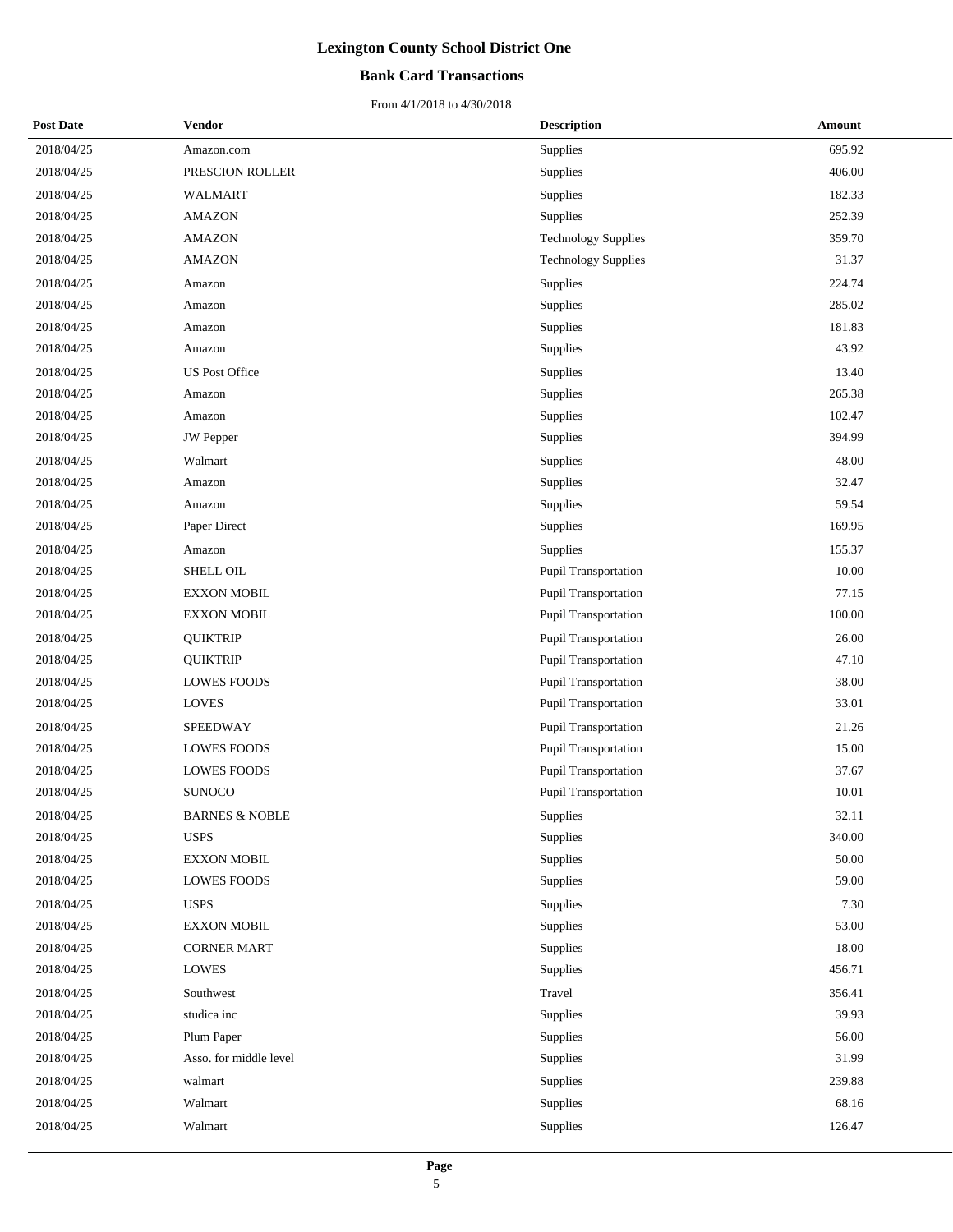### **Bank Card Transactions**

| <b>Post Date</b> | Vendor                   | <b>Description</b> | Amount   |
|------------------|--------------------------|--------------------|----------|
| 2018/04/25       | amazon                   | Supplies           | 113.89   |
| 2018/04/25       | OFFICE DEPOT             | Supplies           | 60.39    |
| 2018/04/25       | Amazon.com               | Supplies           | 6.47     |
| 2018/04/25       | Amazon.com               | Supplies           | 6.47     |
| 2018/04/25       | Walmart                  | Supplies           | 39.50    |
| 2018/04/25       | Smilemakers              | Supplies           | 78.06    |
| 2018/04/25       | Amazon.com               | Supplies           | 5.47     |
| 2018/04/25       | Amazon.com               | Supplies           | 31.53    |
| 2018/04/25       | School Nurse Supply      | Supplies           | 60.28    |
| 2018/04/25       | Walmart                  | Supplies           | 45.68    |
| 2018/04/25       | demco                    | Supplies           | 140.80   |
| 2018/04/25       | Dollar General           | Supplies           | 110.21   |
| 2018/04/25       | <b>American Airlines</b> | Travel             | 328.90   |
| 2018/04/25       | SCASA                    | Travel             | 255.00   |
| 2018/04/25       | <b>Hilton Hotels</b>     | Travel             | 1,270.06 |
| 2018/04/25       | <b>SCSBA</b>             | Travel             | 300.00   |
| 2018/04/25       | Costco                   | Supplies           | 72.19    |
| 2018/04/25       | <b>US Postal Service</b> | Supplies           | 6.70     |
| 2018/04/25       | FATZ Caf??               | Other Objects      | 122.03   |
| 2018/04/25       | FATZ Caf??               | Other Objects      | 148.00   |
| 2018/04/25       | Costco                   | Supplies           | 23.31    |
| 2018/04/25       | Walmart                  | Supplies           | 136.97   |
| 2018/04/25       | Amazon.com               | Supplies           | 144.18   |
| 2018/04/25       | FATZ Caf??               | Other Objects      | 13.06    |
| 2018/04/25       | Krispy Kreme             | Other Objects      | 23.97    |
| 2018/04/25       | Krispy Kreme             | Other Objects      | 29.40    |
| 2018/04/25       | Antai Asian Gourmet      | Other Objects      | 106.82   |
| 2018/04/25       | Chick Fil A              | Other Objects      | 94.50    |
| 2018/04/25       | Publix                   | Other Objects      | 26.51    |
| 2018/04/25       | Chick Fil A              | Other Objects      | 91.94    |
| 2018/04/25       | Libbys                   | Other Objects      | 102.36   |
| 2018/04/25       | Chick Fil A              | Other Objects      | 97.06    |
| 2018/04/25       | <b>MARRIOTT</b>          | Travel             | 504.02   |
| 2018/04/25       | <b>SUPER SHUTTLE</b>     | Travel             | 96.00    |
| 2018/04/25       | <b>SUPER SHUTTLE</b>     | Travel             | $-48.00$ |
| 2018/04/25       | <b>UNITED</b>            | Travel             | 25.00    |
| 2018/04/25       | <b>CHARLOTTE PARKING</b> | Travel             | 42.00    |
| 2018/04/25       | <b>UNITED</b>            | Travel             | 25.00    |
| 2018/04/25       | <b>UBER</b>              | Travel             | 14.00    |
| 2018/04/25       | <b>UBER</b>              | Travel             | 33.59    |
| 2018/04/25       | HOLIDAY INN EXPRESS      | Travel             | 126.76   |
| 2018/04/25       | LOWE'S                   | Supplies           | 31.82    |
| 2018/04/25       | <b>AMAZON</b>            | Supplies           | 4.26     |
| 2018/04/25       | <b>USPS</b>              | Supplies           | 100.00   |
| 2018/04/25       | Pine Press               | Supplies           | 107.00   |
|                  |                          |                    |          |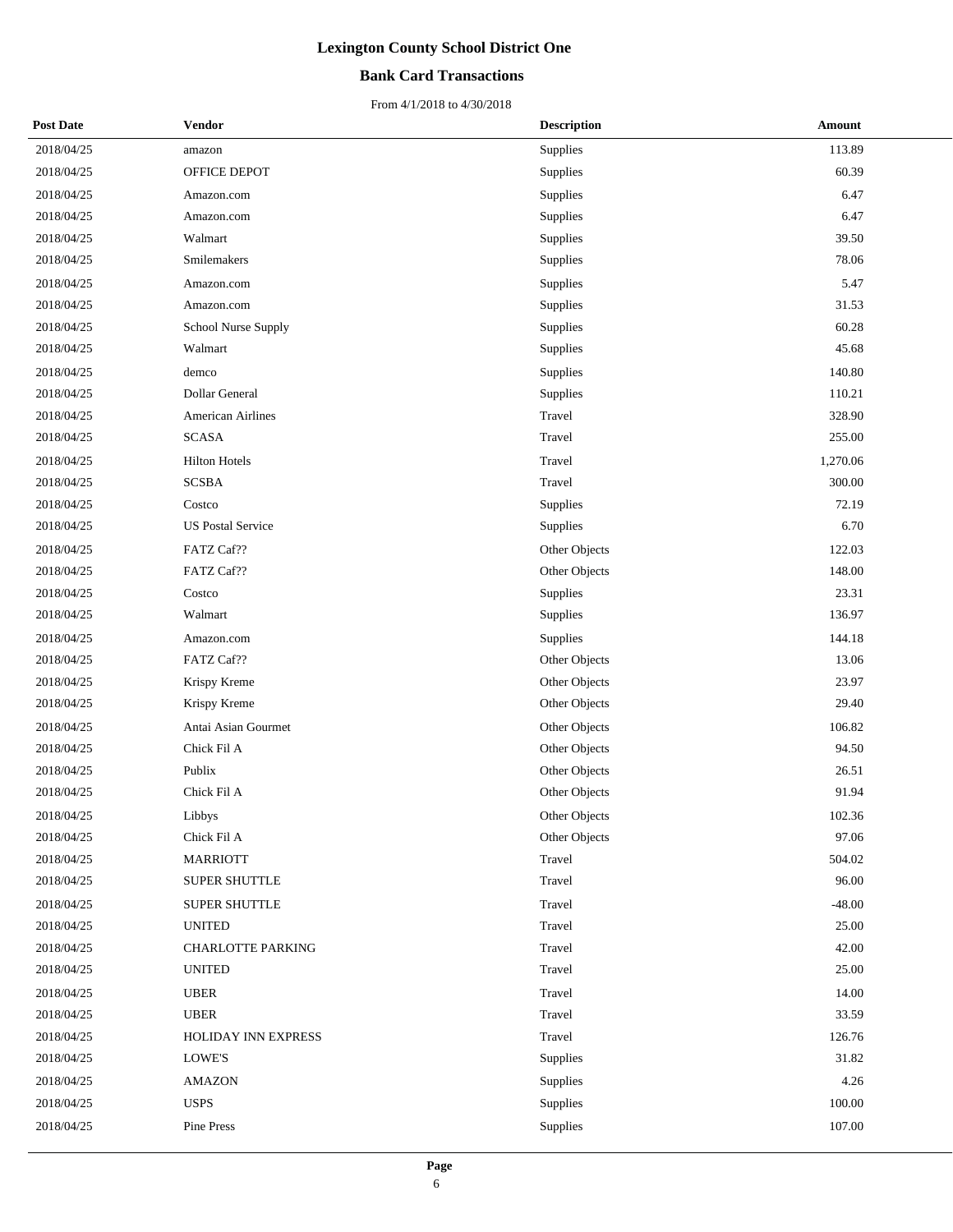### **Bank Card Transactions**

| <b>Post Date</b> | <b>Vendor</b>               | <b>Description</b>      | Amount |
|------------------|-----------------------------|-------------------------|--------|
| 2018/04/25       | <b>SCACTE</b>               | Travel                  | 125.00 |
| 2018/04/25       | Hampton Inn                 | Travel                  | 137.64 |
| 2018/04/25       | <b>AMAZON</b>               | Supplies                | 179.94 |
| 2018/04/25       | <b>ASCD</b>                 | Dues and Fees           | 69.00  |
| 2018/04/25       | Home Depot                  | Supplies-Maintenace     | 41.41  |
| 2018/04/25       | WP Law                      | Supplies-Maintenace     | 158.00 |
| 2018/04/25       | Enlows                      | Supplies-Maintenace     | 227.98 |
| 2018/04/25       | Enlows                      | Supplies-Maintenace     | 103.33 |
| 2018/04/25       | Lexington True Value        | Supplies-Maintenace     | 84.47  |
| 2018/04/25       | <b>Tractor Supply</b>       | Supplies-Maintenace     | 22.45  |
| 2018/04/25       | AutoZone                    | Supplies-Maintenace     | 131.60 |
| 2018/04/25       | <b>Advance Auto Parts</b>   | Supplies-Maintenace     | 145.37 |
| 2018/04/25       | Enlows                      | Supplies-Maintenace     | 110.15 |
| 2018/04/25       | Lowe's                      | Supplies-Maintenace     | 120.78 |
| 2018/04/25       | A-Z Lawnmower               | Supplies-Maintenace     | 64.17  |
| 2018/04/25       | Lexington True Value        | Supplies-Maintenace     | 9.09   |
| 2018/04/25       | Home Depot                  | Supplies-Maintenace     | 67.41  |
| 2018/04/25       | AutoZone                    | Supplies-Maintenace     | 111.13 |
| 2018/04/25       | LOWE'S                      | Supplies                | 52.25  |
| 2018/04/25       | <b>BI-LO</b>                | Supplies                | 13.68  |
| 2018/04/25       | <b>SKYLINE BOOK BINDING</b> | Supplies                | 158.96 |
| 2018/04/25       | LOWE'S                      | Supplies                | 8.34   |
| 2018/04/25       | HOME DEPOT                  | Supplies                | 18.00  |
| 2018/04/25       | Sherwin Williams            | Supplies-Maintenace     | 169.71 |
| 2018/04/25       | Home Depot                  | Supplies-Maintenace     | 67.41  |
| 2018/04/25       | Ferguson                    | Supplies-Maintenace     | 69.65  |
| 2018/04/25       | Lowe's                      | Supplies-Maintenace     | 111.19 |
| 2018/04/25       | A-Z Lawnmower               | Supplies-Maintenace     | 38.49  |
| 2018/04/25       | Carts Plus                  | Supplies-Maintenace     | 249.30 |
| 2018/04/25       | A-Z Lawnmower               | Supplies-Maintenace     | 114.50 |
| 2018/04/25       | Amazon.com                  | Supplies                | 19.99  |
| 2018/04/25       | Ed Smith                    | Supplies-Maintenace     | 12.28  |
| 2018/04/25       | Lowe's                      | Supplies-Maintenace     | 20.02  |
| 2018/04/25       | Ed Smith                    | Supplies-Maintenace     | 57.78  |
| 2018/04/25       | Lowe's                      | Supplies-Maintenace     | 54.06  |
| 2018/04/25       | Gateway                     | Supplies-Maintenace     | 353.83 |
| 2018/04/25       | Lowe's                      | Supplies-Maintenace     | 42.98  |
| 2018/04/25       | Derrick Insulation          | Repairs and Maintenance | 290.00 |
| 2018/04/25       | Ferguson                    | Supplies-Maintenace     | 72.33  |
| 2018/04/25       | Ferguson                    | Supplies-Maintenace     | 34.63  |
| 2018/04/25       | V&O Tire                    | Supplies-Maintenace     | 109.69 |
| 2018/04/25       | WW Grainger                 | Supplies-Maintenace     | 111.36 |
| 2018/04/25       | Ferguson                    | Supplies-Maintenace     | 166.60 |
| 2018/04/25       | Ed Smith Lumber             | Supplies-Maintenace     | 8.12   |
| 2018/04/25       | Shell                       | Supplies                | 41.14  |
|                  |                             |                         |        |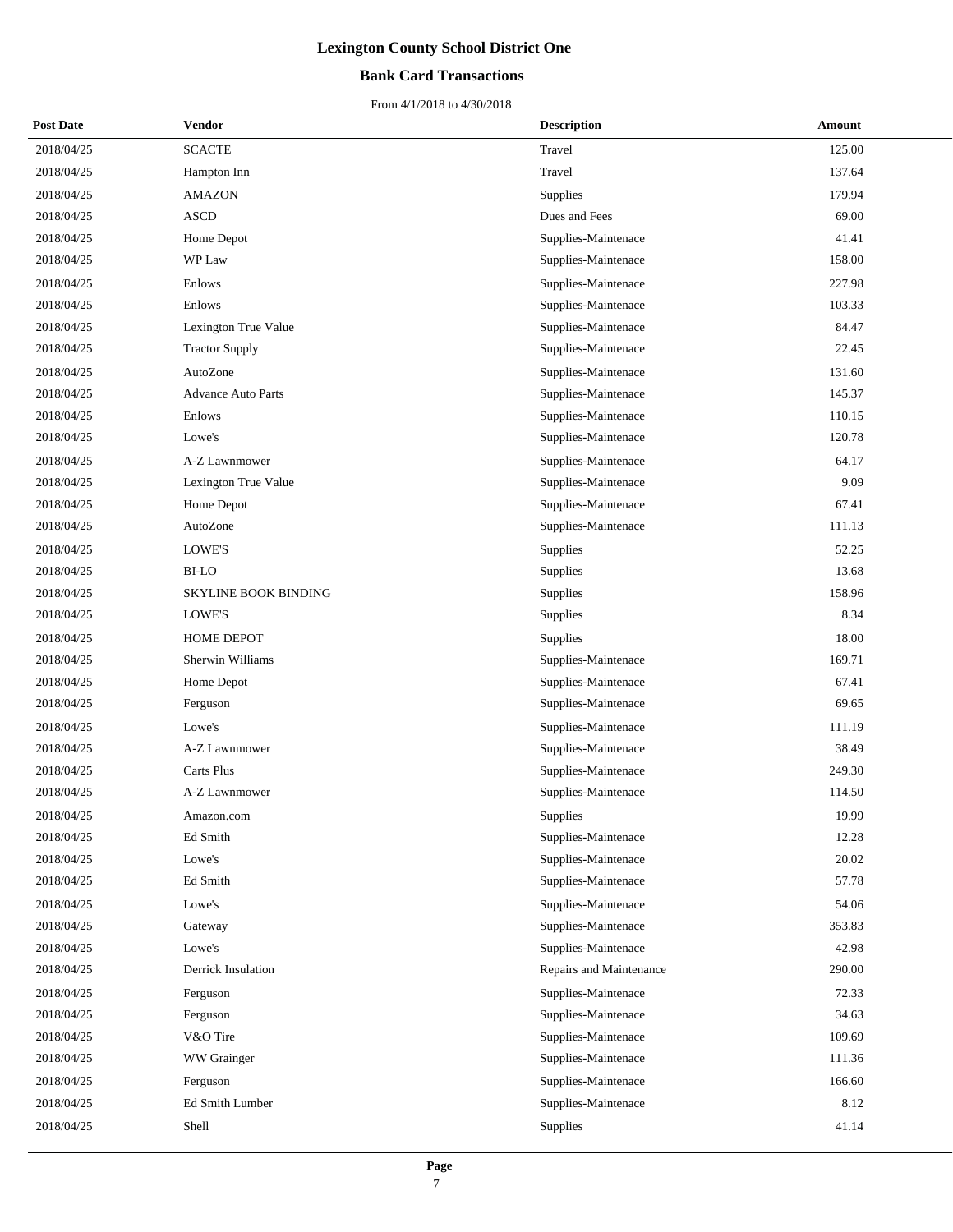### **Bank Card Transactions**

| <b>Post Date</b> | <b>Vendor</b>        | <b>Description</b>  | <b>Amount</b> |
|------------------|----------------------|---------------------|---------------|
| 2018/04/25       | Sherwin Williams     | Supplies-Maintenace | 168.26        |
| 2018/04/25       | A-Z Lawnmower        | Supplies-Maintenace | 101.66        |
| 2018/04/25       | Ferguson             | Supplies-Maintenace | 52.83         |
| 2018/04/25       | the home depot       | Supplies            | 62.56         |
| 2018/04/25       | The home depot       | Supplies            | $-27.37$      |
| 2018/04/25       | The home depot       | Supplies            | 12.75         |
| 2018/04/25       | The home depot       | Supplies            | 107.49        |
| 2018/04/25       | Lowe's               | Supplies            | 38.48         |
| 2018/04/25       | Speedway             | Supplies            | 46.78         |
| 2018/04/25       | Lowe's               | Supplies-Maintenace | 54.07         |
| 2018/04/25       | Ferguson             | Supplies-Maintenace | 170.84        |
| 2018/04/25       | Home Depot           | Supplies-Maintenace | 80.89         |
| 2018/04/25       | OREILLY              | Supplies            | 174.55        |
| 2018/04/25       | <b>LOWES</b>         | Supplies            | 34.27         |
| 2018/04/25       | <b>SPEEDWAY</b>      | Supplies            | 29.00         |
| 2018/04/25       | <b>TRIBLES</b>       | Supplies            | 34.24         |
| 2018/04/25       | <b>EXXON MOBIL</b>   | Supplies            | 49.58         |
| 2018/04/25       | <b>NAPA STORE</b>    | Supplies            | 98.42         |
| 2018/04/25       | Shell Oil            | Supplies            | 37.00         |
| 2018/04/25       | Home Depot           | Supplies            | 136.90        |
| 2018/04/25       | Lowe's               | Supplies-Maintenace | 13.87         |
| 2018/04/25       | LOWE'S               | Supplies            | 41.67         |
| 2018/04/25       | MURPHY EXPRESS       | Supplies            | 63.58         |
| 2018/04/25       | Ferguson             | Supplies-Maintenace | 117.42        |
| 2018/04/25       | <b>CES</b>           | Supplies-Maintenace | 40.46         |
| 2018/04/25       | Gateway              | Supplies-Maintenace | 154.59        |
| 2018/04/25       | WW Grainger          | Supplies-Maintenace | 40.36         |
| 2018/04/25       | Coopers Corner       | Supplies            | 74.37         |
| 2018/04/25       | Lowe's               | Supplies            | 26.86         |
| 2018/04/25       | <b>CES</b>           | Supplies-Maintenace | 149.79        |
| 2018/04/25       | Sherwin Williams     | Supplies-Maintenace | 139.67        |
| 2018/04/25       | Home Depot           | Supplies-Maintenace | 80.22         |
| 2018/04/25       | Sherwin Williams     | Supplies-Maintenace | 117.55        |
| 2018/04/25       | Sherwin Williams     | Supplies-Maintenace | 156.13        |
| 2018/04/25       | Ferguson             | Supplies-Maintenace | 126.39        |
| 2018/04/25       | Ferguson             | Supplies-Maintenace | 102.28        |
| 2018/04/25       | Ed Smith Lumber      | Supplies-Maintenace | 25.47         |
| 2018/04/25       | Lowe's               | Supplies-Maintenace | 92.18         |
| 2018/04/25       | City Electric Repair | Supplies-Maintenace | 180.82        |
| 2018/04/25       | Lowes                | Supplies            | 555.36        |
| 2018/04/25       | Walker Hardware      | Supplies            | 6.63          |
| 2018/04/25       | Walker Hardware      | Supplies            | 3.50          |
| 2018/04/25       | Murphy Express       | Supplies            | 22.30         |
| 2018/04/25       | Sherwin Williams     | Supplies-Maintenace | 79.07         |
| 2018/04/25       | <b>NAPA</b>          | Supplies-Maintenace | 25.13         |
|                  |                      |                     |               |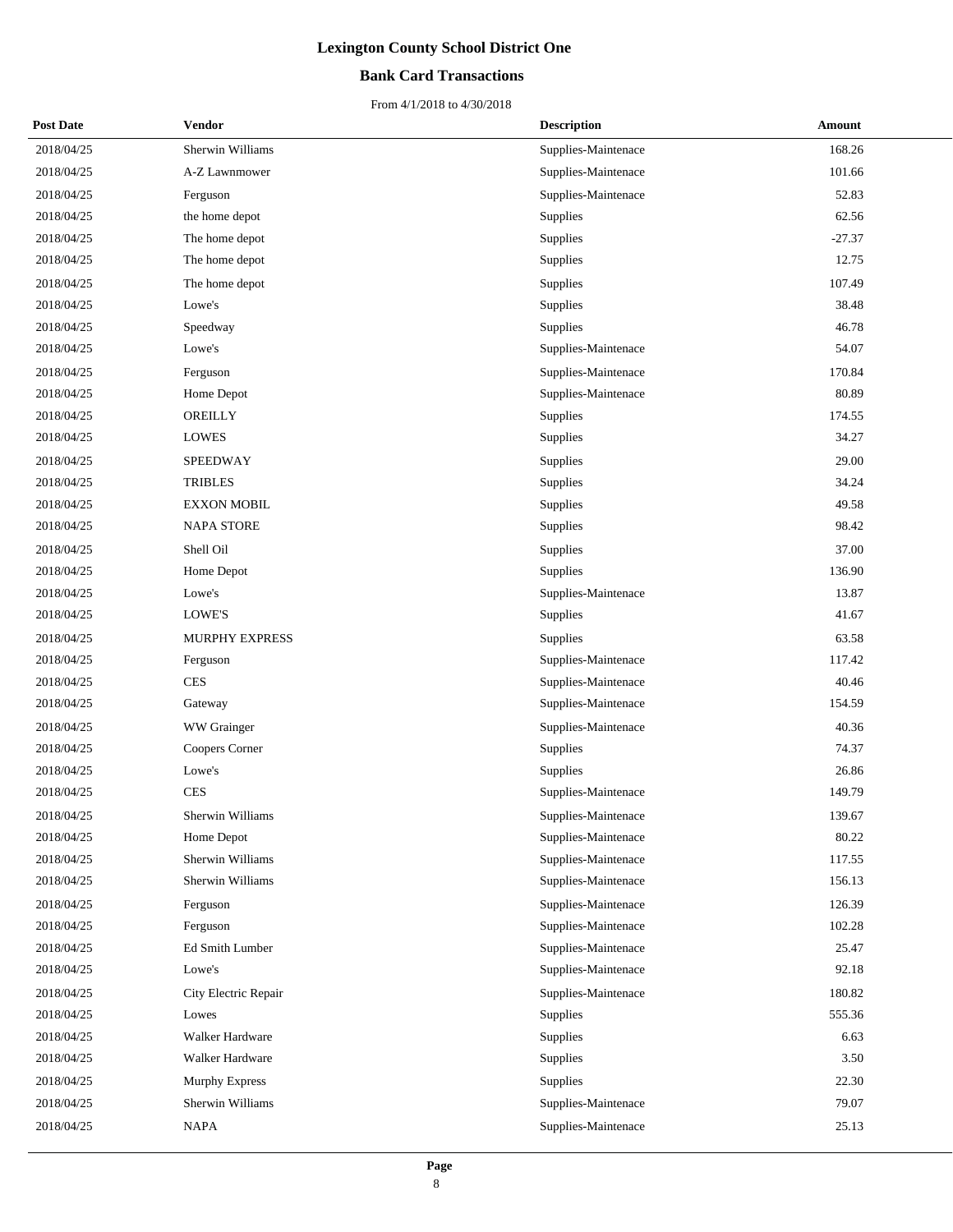### **Bank Card Transactions**

| <b>Post Date</b> | Vendor                         | <b>Description</b>         | Amount   |
|------------------|--------------------------------|----------------------------|----------|
| 2018/04/25       | A-Z Lawnmower                  | Supplies-Maintenace        | 25.25    |
| 2018/04/25       | Home Depot                     | Supplies-Maintenace        | 80.22    |
| 2018/04/25       | <b>Whaley Food</b>             | Supplies-Maintenace        | 28.84    |
| 2018/04/25       | Sears                          | Supplies-Maintenace        | 106.99   |
| 2018/04/25       | Lexington Town Hall            | Travel                     | 30.00    |
| 2018/04/25       | <b>Best Buy</b>                | Supplies                   | 26.74    |
| 2018/04/25       | Carolina Honda                 | Supplies                   | 251.84   |
| 2018/04/25       | PMI                            | Travel                     | 149.00   |
| 2018/04/25       | Francis Marion Hotel           | Travel                     | 446.64   |
| 2018/04/25       | <b>United Airlines</b>         | Travel                     | 602.60   |
| 2018/04/25       | Winthrop University            | Travel                     | 25.00    |
| 2018/04/25       | <b>Embassy Suites</b>          | Travel                     | 492.33   |
| 2018/04/25       | Amazon                         | Supplies                   | 51.90    |
| 2018/04/25       | Amazon                         | Supplies                   | 48.88    |
| 2018/04/25       | Amazon                         | <b>Technology Supplies</b> | 386.44   |
| 2018/04/25       | Amazon                         | <b>Technology Supplies</b> | 129.95   |
| 2018/04/25       | Amazon                         | <b>Technology Supplies</b> | 227.70   |
| 2018/04/25       | Amazon                         | <b>Technology Supplies</b> | 183.70   |
| 2018/04/25       | Amazon                         | <b>Technology Supplies</b> | 29.48    |
| 2018/04/25       | Amazon                         | <b>Technology Supplies</b> | 119.99   |
| 2018/04/25       | Kingsman Lexington             | Other Objects              | 149.20   |
| 2018/04/25       | Fatz's                         | Other Objects              | 40.25    |
| 2018/04/25       | Publix                         | Other Objects              | 47.07    |
| 2018/04/25       | Walmart                        | Supplies                   | 209.44   |
| 2018/04/25       | Paperclip Media                | Software Renewal/Agreemen  | 197.00   |
| 2018/04/25       | Amazon.com                     | Supplies                   | 144.39   |
| 2018/04/25       | Booksource                     | Supplies                   | 44.92    |
| 2018/04/25       | <b>IGA</b>                     | Supplies                   | 25.94    |
| 2018/04/25       | PES caf??                      | Supplies                   | 9.35     |
| 2018/04/25       | Shumperts IGA                  | Supplies                   | 22.44    |
| 2018/04/25       | <b>Resources for Educators</b> | Supplies                   | 396.44   |
| 2018/04/25       | Amazon.com                     | Supplies                   | 246.88   |
| 2018/04/25       | Shumperts IGA                  | Supplies                   | 42.18    |
| 2018/04/25       | Shumperts IGA                  | Supplies                   | 32.34    |
| 2018/04/25       | Shumperts IGA                  | Supplies                   | 22.62    |
| 2018/04/25       | Papa Roni's                    | Supplies                   | 32.10    |
| 2018/04/25       | Amazon.com                     | Supplies                   | 231.74   |
| 2018/04/25       | Amazon.com                     | Supplies                   | 125.12   |
| 2018/04/25       | Hilton                         | Travel                     | 620.46   |
| 2018/04/25       | <b>SCASA</b>                   | Travel                     | 225.00   |
| 2018/04/25       | <b>Teachers College</b>        | Travel                     | 850.00   |
| 2018/04/25       | Delta Air                      | Travel                     | 1,090.56 |
| 2018/04/25       | <b>Teachers College</b>        | Travel                     | 850.00   |
| 2018/04/25       | Heinemann                      | Supplies                   | 107.95   |
| 2018/04/25       | Amazon.com                     | Supplies                   | 141.63   |
|                  |                                |                            |          |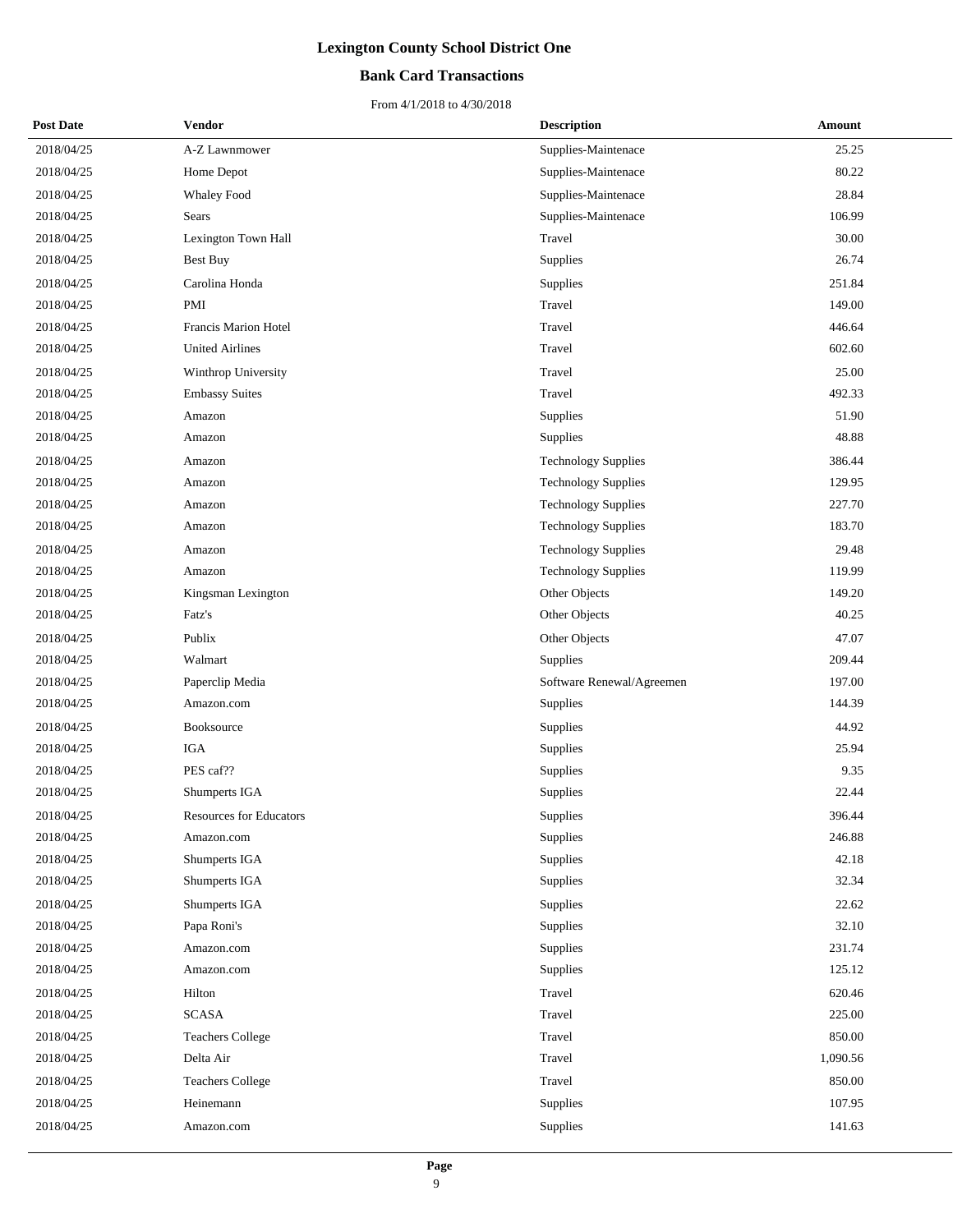### **Bank Card Transactions**

| <b>Post Date</b> | <b>Vendor</b>                  | <b>Description</b>          | <b>Amount</b> |
|------------------|--------------------------------|-----------------------------|---------------|
| 2018/04/25       | TecEar                         | Supplies                    | 201.00        |
| 2018/04/25       | Amazon                         | Supplies                    | 12.82         |
| 2018/04/25       | Embassy Suites Kingston Planta | Travel                      | 508.46        |
| 2018/04/25       | Embassy Suites Kingston Planta | Travel                      | 508.46        |
| 2018/04/25       | <b>QBS</b>                     | Travel                      | 425.00        |
| 2018/04/25       | Embassy Suites Kingston Planta | Travel                      | 508.46        |
| 2018/04/25       | <b>AMERICAN AIRLINE</b>        | Pupil Transportation        | 512.59        |
| 2018/04/25       | Southwest                      | Pupil Transportation        | 2,138.86      |
| 2018/04/25       | STEMyStuff                     | Supplies                    | 273.50        |
| 2018/04/25       | Lowes                          | Supplies                    | 46.29         |
| 2018/04/25       | Walmart                        | Supplies                    | 152.50        |
| 2018/04/25       | Walmart                        | Supplies                    | 69.28         |
| 2018/04/25       | Walmart                        | Supplies                    | 148.65        |
| 2018/04/25       | Amazon.com                     | Supplies                    | 55.33         |
| 2018/04/25       | Amazon.com                     | Supplies                    | 81.70         |
| 2018/04/25       | Amazon.com                     | Supplies                    | 21.34         |
| 2018/04/25       | walmart                        | Supplies                    | 200.00        |
| 2018/04/25       | <b>EXXON MOBIL</b>             | Travel                      | 21.35         |
| 2018/04/25       | <b>LOWES FOODS</b>             | <b>Pupil Transportation</b> | 75.00         |
| 2018/04/25       | <b>Rhyme University</b>        | Supplies                    | 283.61        |
| 2018/04/25       | Sheraton Kansas City           | Travel                      | 47.37         |
| 2018/04/25       | Sheraton Kansas City           | Travel                      | 47.37         |
| 2018/04/25       | Westin Kansas City             | Travel                      | 47.37         |
| 2018/04/25       | Sheraton Kansas City           | Travel                      | 47.37         |
| 2018/04/25       | Sheraton Kansas City           | Travel                      | 47.37         |
| 2018/04/25       | Sheraton Kansas City           | Travel                      | 47.37         |
| 2018/04/25       | Amazon                         | <b>Supplies</b>             | 254.30        |
| 2018/04/25       | Quick Medical                  | Supplies                    | 70.52         |
| 2018/04/25       | <b>LRP</b> Publications        | Travel                      | 1,820.00      |
| 2018/04/25       | Delta                          | Travel                      | 664.65        |
| 2018/04/25       | TROPHY & AWARDS CENTER         | Pupil Activity              | 27.77         |
| 2018/04/25       | Music Express                  | Pupil Activity              | 12.99         |
| 2018/04/25       | <b>AMAZON</b>                  | Pupil Activity              | 2.68          |
| 2018/04/25       | <b>AMAZON</b>                  | Pupil Activity              | 48.68         |
| 2018/04/25       | <b>AMAZON</b>                  | Pupil Activity              | 10.97         |
| 2018/04/25       | <b>AMAZON</b>                  | Pupil Activity              | 49.95         |
| 2018/04/25       | <b>AMAZON</b>                  | Pupil Activity              | 56.88         |
| 2018/04/25       | <b>HOBBY LOBBY</b>             | Pupil Activity              | 118.35        |
| 2018/04/25       | <b>AMAZON</b>                  | Pupil Activity              | 32.99         |
| 2018/04/25       | Amazon.com                     | Pupil Activity              | 24.56         |
| 2018/04/25       | Amazon.com                     | Pupil Activity              | 9.58          |
| 2018/04/25       | Amazon.com                     | Pupil Activity              | 67.20         |
| 2018/04/25       | Amazon                         | Pupil Activity              | 10.90         |
| 2018/04/25       | Amazon                         | Pupil Activity              | 91.56         |
| 2018/04/25       | Amazon                         | Pupil Activity              | 20.50         |
|                  |                                |                             |               |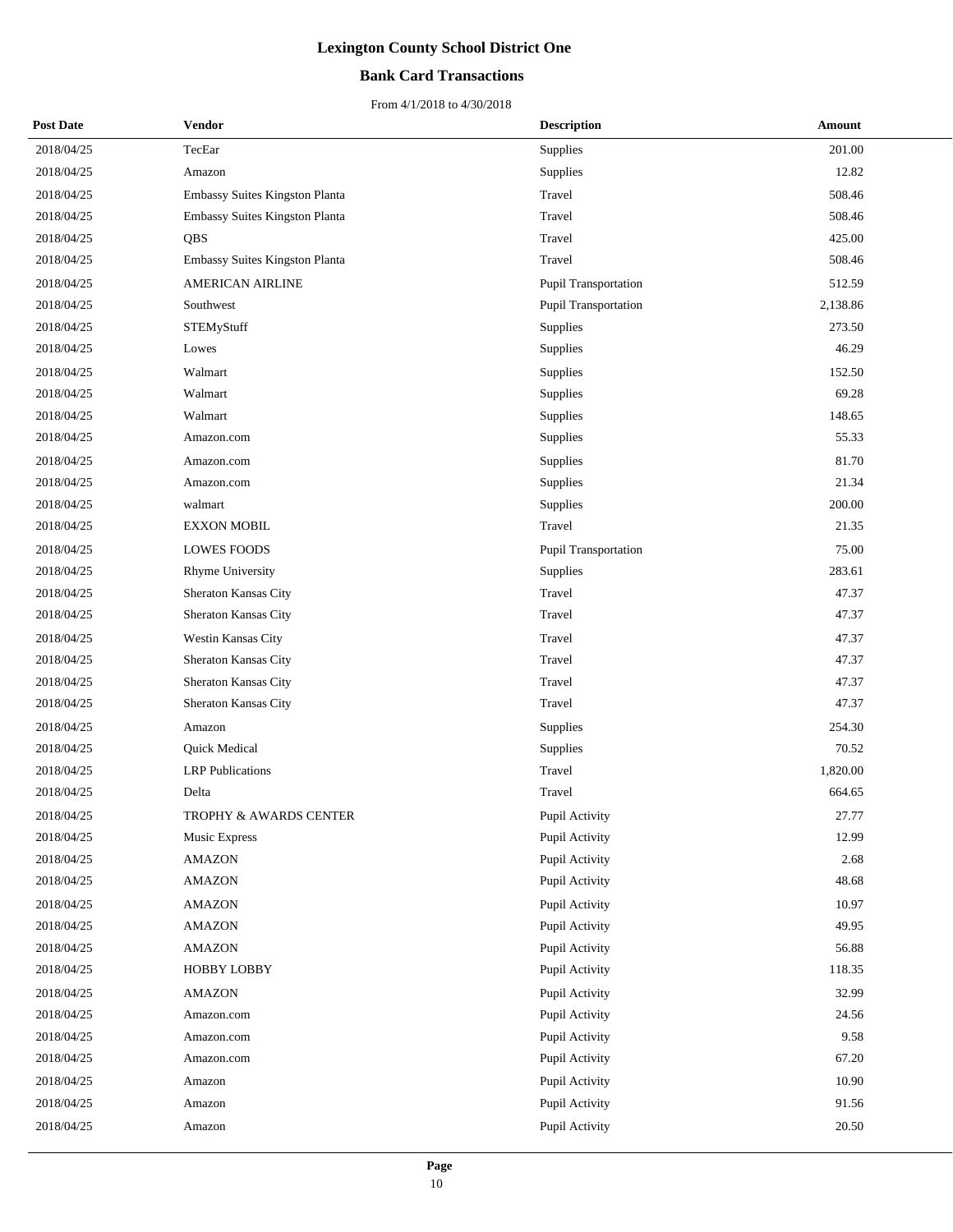### **Bank Card Transactions**

| <b>Post Date</b> | <b>Vendor</b>             | <b>Description</b> | <b>Amount</b> |
|------------------|---------------------------|--------------------|---------------|
| 2018/04/25       | Amazon                    | Pupil Activity     | 93.06         |
| 2018/04/25       | <b>BILO</b>               | Pupil Activity     | 154.24        |
| 2018/04/25       | <b>AMAZON</b>             | Pupil Activity     | 13.98         |
| 2018/04/25       | <b>AMAZON</b>             | Pupil Activity     | 44.04         |
| 2018/04/25       | <b>GREAT LAKES SPORTS</b> | Pupil Activity     | 6.70          |
| 2018/04/25       | <b>AMAZON</b>             | Pupil Activity     | 10.99         |
| 2018/04/25       | <b>AMAZON</b>             | Pupil Activity     | 1.73          |
| 2018/04/25       | <b>BrainPop</b>           | Pupil Activity     | 170.00        |
| 2018/04/25       | Amazon.com                | Pupil Activity     | 28.29         |
| 2018/04/25       | The Reading Warehouse     | Pupil Activity     | 995.91        |
| 2018/04/25       | <b>LOWES FOODS</b>        | Pupil Activity     | 122.38        |
| 2018/04/25       | Amazon.com                | Pupil Activity     | 14.83         |
| 2018/04/25       | <b>NCS Pearson</b>        | Pupil Activity     | 98.81         |
| 2018/04/25       | Office Depot              | Pupil Activity     | 351.38        |
| 2018/04/25       | <b>Collective Goods</b>   | Pupil Activity     | 69.00         |
| 2018/04/25       | Amazon                    | Pupil Activity     | 38.52         |
| 2018/04/25       | Amazon                    | Pupil Activity     | 38.52         |
| 2018/04/25       | The Home Depot            | Pupil Activity     | 5.81          |
| 2018/04/25       | walmart                   | Pupil Activity     | 291.72        |
| 2018/04/25       | Lowe's                    | Pupil Activity     | 24.57         |
| 2018/04/25       | Publix                    | Pupil Activity     | 23.88         |
| 2018/04/25       | Walmart                   | Pupil Activity     | 31.83         |
| 2018/04/25       | amazon                    | Pupil Activity     | 58.40         |
| 2018/04/25       | Amazon                    | Pupil Activity     | 85.84         |
| 2018/04/25       | Walmart                   | Pupil Activity     | 10.82         |
| 2018/04/25       | Dollar Tree               | Pupil Activity     | 11.77         |
| 2018/04/25       | <b>LEONARDO TEES</b>      | Pupil Activity     | 262.98        |
| 2018/04/25       | Lowe's                    | Pupil Activity     | 16.54         |
| 2018/04/25       | High School Sports Report | Pupil Activity     | 350.00        |
| 2018/04/25       | Lowes                     | Pupil Activity     | 15.79         |
| 2018/04/25       | Office Depot              | Pupil Activity     | 42.79         |
| 2018/04/25       | Piggly Wiggly             | Pupil Activity     | 19.38         |
| 2018/04/25       | Piggly Wiggly             | Pupil Activity     | 6.46          |
| 2018/04/25       | Lowes                     | Pupil Activity     | 30.45         |
| 2018/04/25       | Tony's RV Parts & Service | Pupil Activity     | 706.47        |
| 2018/04/25       | Shell Oil                 | Pupil Activity     | 12.00         |
| 2018/04/25       | Walmart                   | Pupil Activity     | 320.68        |
| 2018/04/25       | Lowes                     | Pupil Activity     | 19.23         |
| 2018/04/25       | <b>ARES</b> Sportswear    | Pupil Activity     | 143.27        |
| 2018/04/25       | <b>Direct Athletics</b>   | Pupil Activity     | 193.70        |
| 2018/04/25       | Walmart                   | Pupil Activity     | 53.48         |
| 2018/04/25       | Amazon                    | Pupil Activity     | 78.92         |
| 2018/04/25       | Amazon.com                | Supplies           | 56.20         |
| 2018/04/25       | <b>UPS</b> Store          | Supplies           | 135.75        |
| 2018/04/25       | Dell                      | Supplies           | 246.09        |
|                  |                           |                    |               |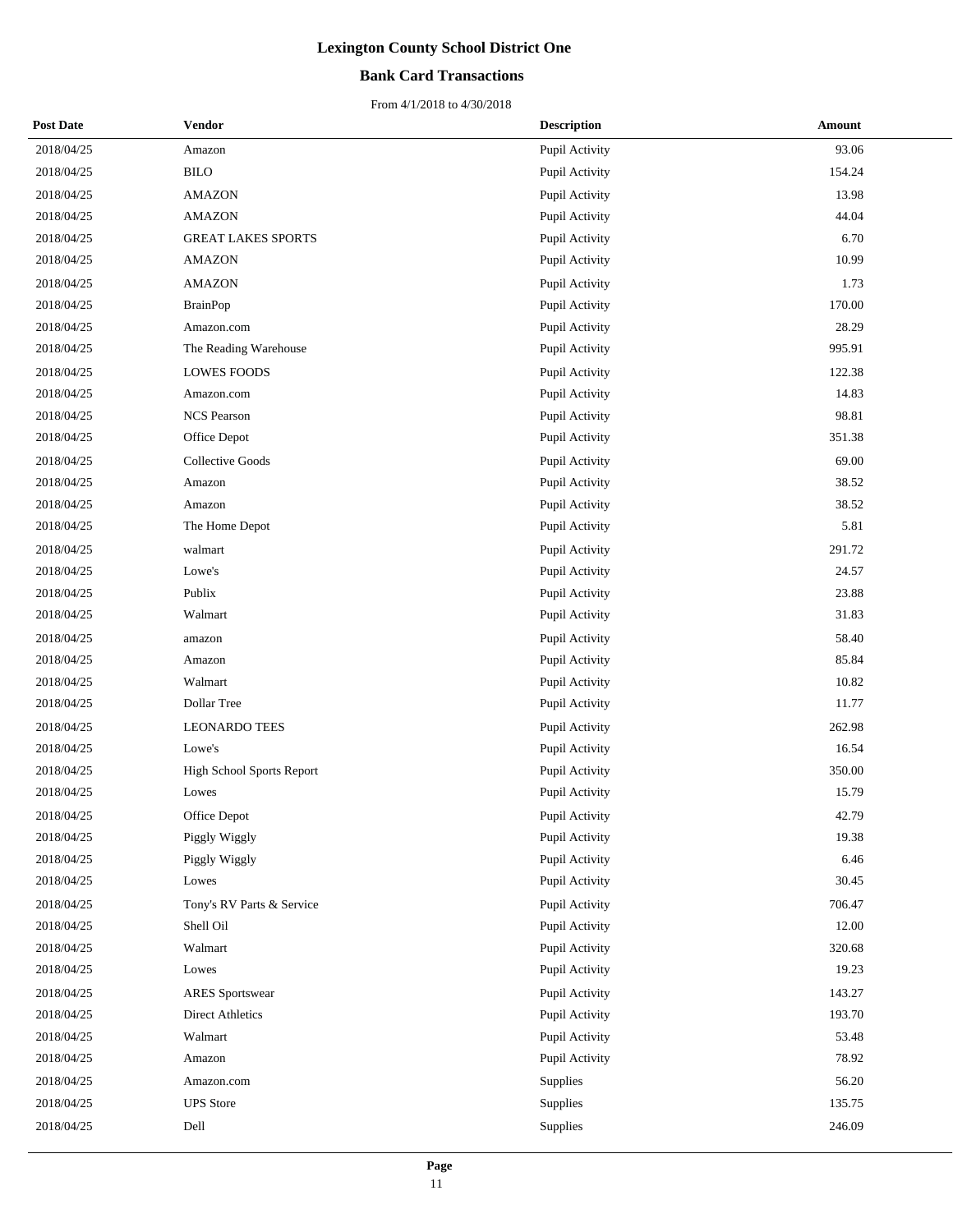### **Bank Card Transactions**

| <b>Post Date</b> | <b>Vendor</b>      | <b>Description</b>        | Amount |  |
|------------------|--------------------|---------------------------|--------|--|
| 2018/04/25       | Dell               | Supplies                  | 460.09 |  |
| 2018/04/25       | Amazon.com         | Supplies                  | 149.99 |  |
| 2018/04/25       | Amazon.com         | Supplies                  | 34.18  |  |
| 2018/04/25       | Amazon.com         | Supplies                  | 139.36 |  |
| 2018/04/25       | Office Depot       | Supplies                  | 203.45 |  |
| 2018/04/25       | Amazon.com         | Supplies                  | 11.99  |  |
| 2018/04/25       | Krispy Kreme       | Supplies                  | 242.25 |  |
| 2018/04/25       | Walmart            | Supplies                  | 131.07 |  |
| 2018/04/25       | Dollar General     | Supplies                  | 23.94  |  |
| 2018/04/25       | Dollar General     | Supplies                  | 47.11  |  |
| 2018/04/25       | Dollar General     | Supplies                  | 37.72  |  |
| 2018/04/25       | Wal Mart           | Supplies                  | 110.18 |  |
| 2018/04/25       | Bi Lo Grocery      | Supplies                  | 30.67  |  |
| 2018/04/25       | Riverbanks Zoo     | Supplies                  | 50.00  |  |
| 2018/04/25       | Walmart            | Supplies                  | 36.02  |  |
| 2018/04/25       | Marco's Pizza      | Other Objects             | 155.03 |  |
| 2018/04/25       | Jimmy Johns        | Other Objects             | 57.72  |  |
| 2018/04/26       | Office Depot       | Supplies                  | 37.33  |  |
| 2018/04/26       | Office Depot       | Supplies                  | 57.76  |  |
| 2018/04/26       | Southwest          | Pupil Transportation      | 618.92 |  |
| 2018/04/26       | Southwest          | Pupil Transportation      | 532.60 |  |
| 2018/04/26       | Southwest          | Travel                    | 618.92 |  |
| 2018/04/26       | Clemson Univ. UPSI | Travel                    | 275.00 |  |
| 2018/04/26       | Lowe's             | Supplies                  | 97.99  |  |
| 2018/04/26       | Lowe's             | Supplies                  | 35.63  |  |
| 2018/04/27       | Office Max         | Supplies                  | 19.23  |  |
| 2018/04/27       | Sam's Club         | Other Objects             | 141.27 |  |
| 2018/04/27       | Walmart            | Other Objects             | 84.74  |  |
| 2018/04/27       | Publix             | Other Objects             | 351.97 |  |
| 2018/04/27       | Fatz               | Other Objects             | 781.29 |  |
| 2018/04/27       | EasyKey            | Supplies-Maintenace       | 13.90  |  |
| 2018/04/27       | Kohl's             | Supplies-Maintenace       | 418.23 |  |
| 2018/04/27       | Kohl's             | Supplies-Maintenace       | 6.94   |  |
| 2018/04/27       | Lowe's             | Supplies-Maintenace       | 98.24  |  |
| 2018/04/27       | Amazon             | Supplies-Maintenace       | 149.52 |  |
| 2018/04/27       | Costco             | Supplies-Maintenace       | 151.18 |  |
| 2018/04/27       | Lowe's             | Supplies-Maintenace       | 31.00  |  |
| 2018/04/27       | <b>SLED</b>        | Other Prof & Tech Service | 32.00  |  |
| 2018/04/27       | Interstate         | Supplies                  | 86.61  |  |
| 2018/04/27       | Walmart            | Supplies                  | 38.48  |  |
| 2018/04/27       | Enlows             | Supplies                  | 167.52 |  |
| 2018/04/27       | Office depot       | Supplies                  | 362.30 |  |
| 2018/04/27       | Enlows             | Supplies                  | 110.91 |  |
| 2018/04/27       | Enlows             | Supplies                  | 102.40 |  |
| 2018/04/27       | Enlows             | Supplies                  | 148.52 |  |
|                  |                    |                           |        |  |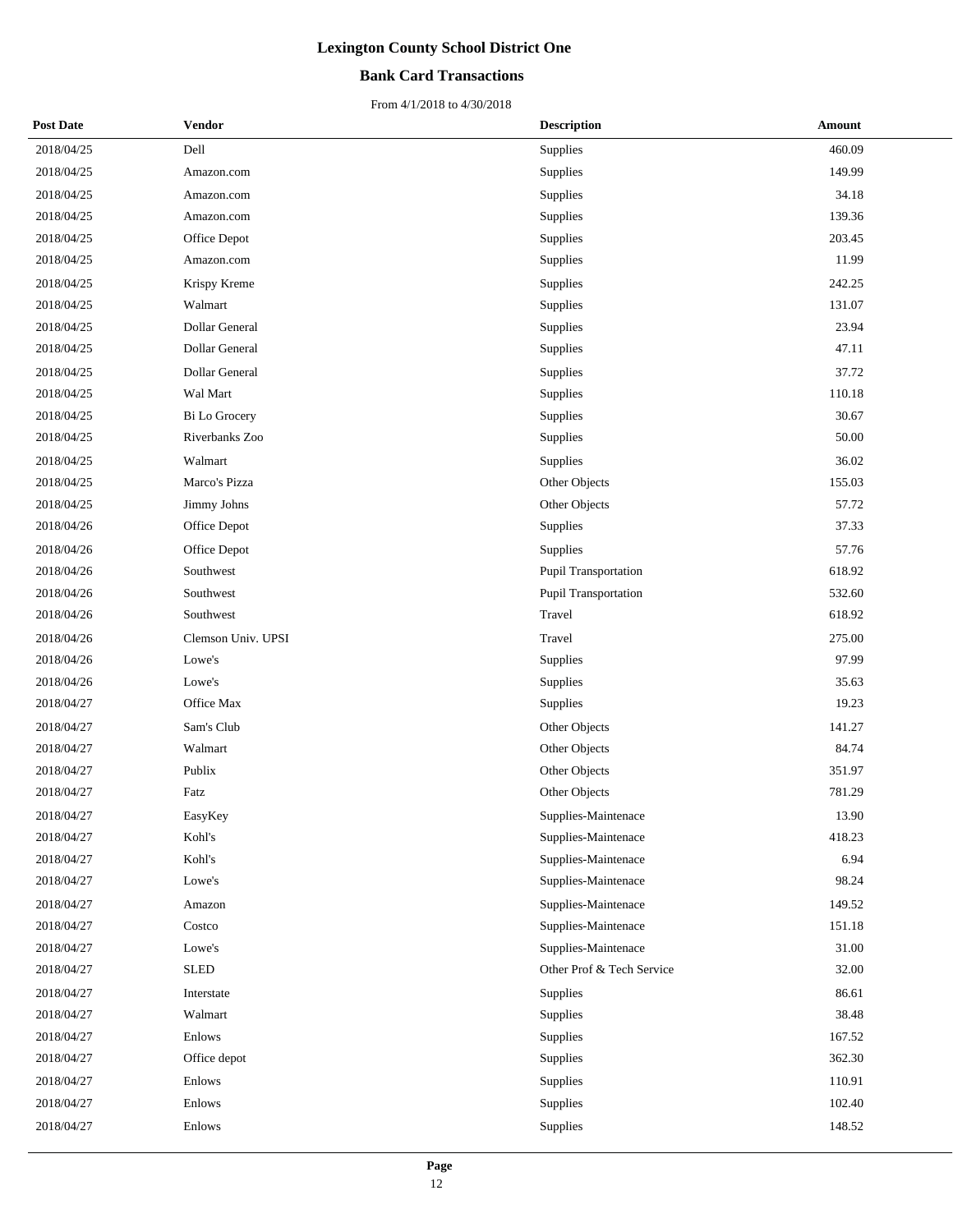#### **Bank Card Transactions**

| <b>Post Date</b> | <b>Vendor</b>                 | <b>Description</b>   | <b>Amount</b> |
|------------------|-------------------------------|----------------------|---------------|
| 2018/04/27       | Office Depot                  | Supplies             | 223.59        |
| 2018/04/27       | Lowes                         | Supplies             | 51.68         |
| 2018/04/27       | <b>SCAPT</b>                  | Dues and Fees        | 1,350.00      |
| 2018/04/27       | The State Paper               | Periodicals          | 8.95          |
| 2018/04/27       | <b>Education Week</b>         | Periodicals          | 35.00         |
| 2018/04/27       | Amazon                        | Other Objects        | 9.99          |
| 2018/04/27       | Amazon                        | Other Objects        | 32.07         |
| 2018/04/27       | Walmart                       | Other Objects        | 246.37        |
| 2018/04/27       | Envato                        | Other Objects        | 2.00          |
| 2018/04/27       | Amazon                        | Other Objects        | 14.96         |
| 2018/04/27       | Private Property              | Other Objects        | 100.00        |
| 2018/04/27       | Lexington Florist             | Other Objects        | 53.50         |
| 2018/04/27       | Hobby Lobby                   | Other Objects        | 94.05         |
| 2018/04/27       | Home Depot                    | Other Objects        | 5.32          |
| 2018/04/27       | Lowes Food Store              | Other Objects        | 96.19         |
| 2018/04/27       | Amazon                        | Other Objects        | 5.99          |
| 2018/04/27       | Alodias                       | Other Objects        | 50.00         |
| 2018/04/30       | <b>Insect Lore</b>            | Supplies             | 97.90         |
| 2018/04/30       | Amazon.com                    | Supplies             | 99.21         |
| 2018/04/30       | Amazon.com                    | Supplies             | 12.41         |
| 2018/04/30       | Amazon.com                    | Supplies             | 60.61         |
| 2018/04/30       | Amazon.com                    | Supplies             | 150.74        |
| 2018/04/30       | Amazon.com                    | Supplies-Immersion   | 73.78         |
| 2018/04/30       | <b>Educational Wonderland</b> | Supplies             | 25.89         |
| 2018/04/30       | Lowes                         | Supplies             | 103.51        |
| 2018/04/30       | Amazon                        | Supplies             | 65.13         |
| 2018/04/30       | Walmart                       | Supplies             | 58.89         |
| 2018/04/30       | Color SS                      | Supplies             | 43.86         |
| 2018/04/30       | Amazon Marketplace            | Supplies             | 82.95         |
| 2018/04/30       | Amazon Marketplace            | Supplies             | 512.92        |
| 2018/04/30       | Office Depot                  | Supplies             | 8.98          |
| 2018/04/30       | Dollar Tree                   | Supplies             | 308.16        |
| 2018/04/30       | Lowe's                        | Supplies             | 11.75         |
| 2018/04/30       | Amazon.com                    | Supplies             | 160.00        |
| 2018/04/30       | Walmart                       | Supplies             | 104.76        |
| 2018/04/30       | Amazon.com                    | Supplies-Immersion   | 271.99        |
| 2018/04/30       | Amazon.com                    | Supplies-Immersion   | 39.90         |
| 2018/04/30       | Amazon.com                    | Supplies-Immersion   | 327.97        |
| 2018/04/30       | Four Seasons Hotel            | Pupil Transportation | 251.55        |
| 2018/04/30       | Four Seasons Hotel            | Pupil Transportation | 251.55        |
| 2018/04/30       | Four Seasons Hotel            | Pupil Transportation | 251.55        |
| 2018/04/30       | Four Seasons Hotel            | Pupil Transportation | 251.55        |
| 2018/04/30       | The UPS Store                 | Supplies             | 110.50        |
| 2018/04/30       | Amazon.com                    | Supplies             | 166.94        |
| 2018/04/30       | Amazon.com                    | Supplies             | 83.93         |
|                  |                               |                      |               |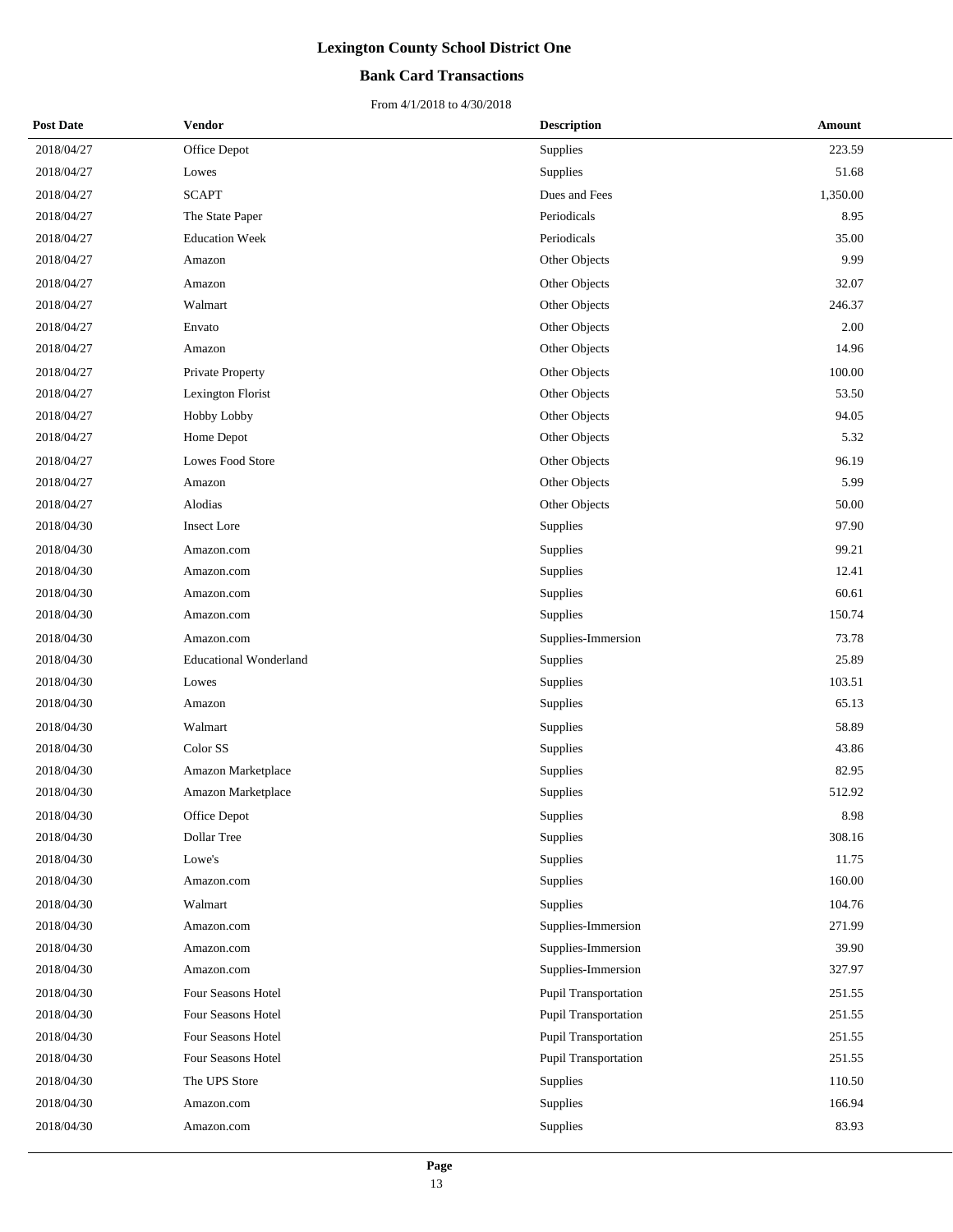#### **Bank Card Transactions**

| <b>Post Date</b> | Vendor                     |        | <b>Description</b>          | Amount |  |
|------------------|----------------------------|--------|-----------------------------|--------|--|
| 2018/04/30       | Office Depot               |        | Supplies                    | 350.00 |  |
| 2018/04/30       | Amazon.com                 |        | Supplies                    | 76.15  |  |
| 2018/04/30       | <b>USPS</b>                |        | Supplies                    | 250.00 |  |
| 2018/04/30       | <b>AMAZON</b>              |        | Supplies                    | 7.99   |  |
| 2018/04/30       | <b>KMART</b>               |        | Supplies                    | 35.30  |  |
| 2018/04/30       | OFFICE DEPOT               |        | Supplies                    | 85.59  |  |
| 2018/04/30       | Renaissance Concourse      | Travel |                             | 148.79 |  |
| 2018/04/30       | Marriott Atlanta           | Travel |                             | 677.85 |  |
| 2018/04/30       | Craig Reagin Clothier      |        | Supplies                    | 96.30  |  |
| 2018/04/30       | <b>EAI</b> Education       |        | Supplies                    | 91.75  |  |
| 2018/04/30       | Applause Learning          |        | Supplies                    | 237.30 |  |
| 2018/04/30       | Office Depot               |        | Supplies                    | 150.00 |  |
| 2018/04/30       | Amazon                     |        | Supplies                    | 119.90 |  |
| 2018/04/30       | Amazon                     |        | Supplies                    | 10.65  |  |
| 2018/04/30       | Amazon                     |        | Supplies                    | 119.90 |  |
| 2018/04/30       | Amazon                     |        | Supplies                    | 77.80  |  |
| 2018/04/30       | Amazon                     |        | Supplies                    | 79.96  |  |
| 2018/04/30       | Walmart                    |        | Supplies                    | 775.21 |  |
| 2018/04/30       | Sparkfun                   |        | <b>Technology Supplies</b>  | 172.70 |  |
| 2018/04/30       | Ticketmaster               |        | Pupil Transportation        | 66.56  |  |
| 2018/04/30       | SQ                         |        | Pupil Transportation        | 14.93  |  |
| 2018/04/30       | <b>Execucar Affiliates</b> |        | Pupil Transportation        | 88.50  |  |
| 2018/04/30       | Jet Pep                    |        | Pupil Transportation        | 75.00  |  |
| 2018/04/30       | SQ                         |        | Pupil Transportation        | 17.17  |  |
| 2018/04/30       | Shop-Rite                  |        | Pupil Transportation        | 67.71  |  |
| 2018/04/30       | SQ                         |        | Pupil Transportation        | 17.10  |  |
| 2018/04/30       | Pilot                      |        | <b>Pupil Transportation</b> | 65.74  |  |
| 2018/04/30       | U-Haul                     |        | Pupil Transportation        | 40.60  |  |
| 2018/04/30       | <b>Execucar Affiliates</b> |        | <b>Pupil Transportation</b> | 75.00  |  |
| 2018/04/30       | QT                         |        | <b>Pupil Transportation</b> | 77.39  |  |
| 2018/04/30       | Shell Oil                  |        | Pupil Transportation        | 78.28  |  |
| 2018/04/30       | Shop Rite                  |        | <b>Pupil Transportation</b> | 7.72   |  |
| 2018/04/30       | Go Rio San Antonio         |        | Pupil Transportation        | 220.83 |  |
| 2018/04/30       | Ticketmaster               |        | Pupil Transportation        | 110.08 |  |
| 2018/04/30       | <b>Execucar Affiliates</b> |        | Pupil Transportation        | 75.00  |  |
| 2018/04/30       | Ticketmaster               |        | Pupil Transportation        | 284.16 |  |
| 2018/04/30       | U-Haul                     |        | Pupil Transportation        | 446.67 |  |
| 2018/04/30       | Exxon Mobil                |        | Pupil Transportation        | 76.56  |  |
| 2018/04/30       | Ticketmaster               |        | <b>Pupil Transportation</b> | 40.00  |  |
| 2018/04/30       | Flash Foods                |        | Pupil Transportation        | 65.54  |  |
| 2018/04/30       | Ticketmaster               |        | Pupil Transportation        | 268.80 |  |
| 2018/04/30       | Shell Oil                  |        | Pupil Transportation        | 9.52   |  |
| 2018/04/30       | <b>Execucar Affiliates</b> |        | Pupil Transportation        | 88.50  |  |
| 2018/04/30       | Buc-Ee's                   |        | Pupil Transportation        | 63.17  |  |
| 2018/04/30       | Charlotte Aviation         | Travel |                             | 21.00  |  |
|                  |                            |        |                             |        |  |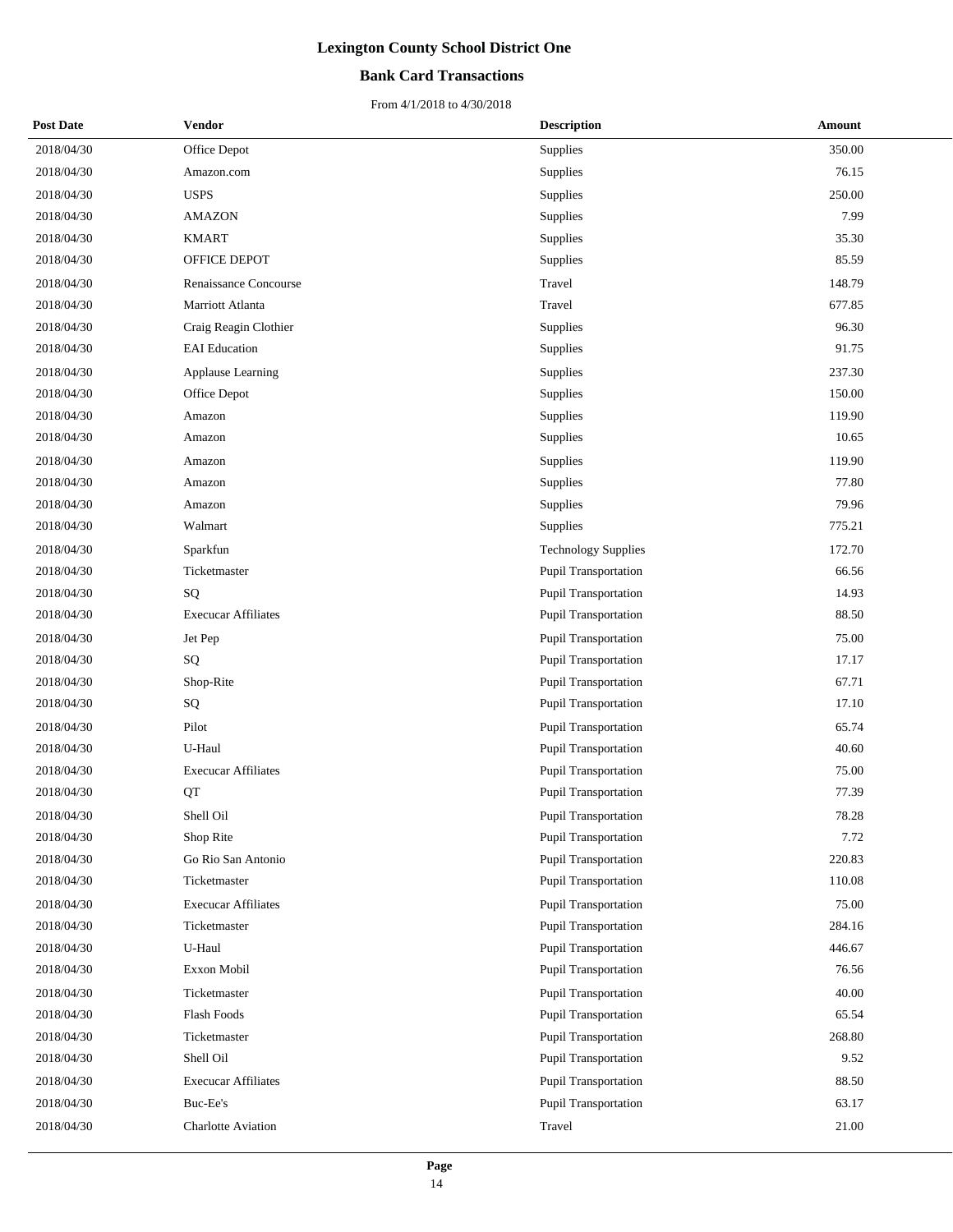#### **Bank Card Transactions**

| <b>Post Date</b> | <b>Vendor</b>               | <b>Description</b>   | Amount |
|------------------|-----------------------------|----------------------|--------|
| 2018/04/30       | Charlotte Aviation          | Travel               | 21.00  |
| 2018/04/30       | Hampton Inn                 | Travel               | 130.53 |
| 2018/04/30       | Hampton Inn                 | Travel               | 113.39 |
| 2018/04/30       | Target                      | Supplies             | 96.30  |
| 2018/04/30       | Target                      | Supplies             | 48.15  |
| 2018/04/30       | Target                      | Supplies             | 96.30  |
| 2018/04/30       | Target                      | Supplies             | 48.15  |
| 2018/04/30       | <b>WALMART</b>              | Supplies             | 41.20  |
| 2018/04/30       | OFFICE DEPOT                | Supplies             | 59.88  |
| 2018/04/30       | Amazon                      | Supplies             | 14.51  |
| 2018/04/30       | Amazon                      | Supplies             | 11.19  |
| 2018/04/30       | AMAZON.COM                  | Supplies             | 10.29  |
| 2018/04/30       | Amazon.com                  | Supplies             | 24.99  |
| 2018/04/30       | Delta Airlines              | Travel               | 859.60 |
| 2018/04/30       | Amazon Marketplace          | Supplies             | 24.57  |
| 2018/04/30       | Publix                      | Supplies             | 3.98   |
| 2018/04/30       | Publix                      | Supplies             | 17.93  |
| 2018/04/30       | School Health Corporation   | Supplies             | 31.26  |
| 2018/04/30       | <b>AMAZON</b>               | <b>Library Books</b> | 199.99 |
| 2018/04/30       | Amazon Marketplace          | Supplies             | 283.76 |
| 2018/04/30       | Amazon Marketplace          | Supplies             | 100.57 |
| 2018/04/30       | School Library Journal      | Periodicals          | 0.98   |
| 2018/04/30       | The State Newspaper         | Periodicals          | 127.40 |
| 2018/04/30       | <b>American Airlines</b>    | Travel               | 631.94 |
| 2018/04/30       | Hilton Hotel - Myrtle Beach | Travel               | 337.22 |
| 2018/04/30       | <b>USPS</b>                 | Supplies             | 6.70   |
| 2018/04/30       | OFFICE DEPOT #1214          | Supplies             | 25.03  |
| 2018/04/30       | <b>Pine Press Printing</b>  | Supplies             | 149.51 |
| 2018/04/30       | <b>US Postal Service</b>    | Supplies             | 12.50  |
| 2018/04/30       | <b>ACCO Brands Direct</b>   | Supplies             | 72.93  |
| 2018/04/30       | Amazon.com                  | Supplies             | 48.18  |
| 2018/04/30       | Amazon.com                  | Supplies             | 55.38  |
| 2018/04/30       | <b>USC</b>                  | Travel               | 160.00 |
| 2018/04/30       | Lowes                       | Supplies             | 122.49 |
| 2018/04/30       | Walmart                     | Supplies             | 8.54   |
| 2018/04/30       | Walmart                     | Supplies             | 43.20  |
| 2018/04/30       | Flower Pot Company          | Supplies             | 124.74 |
| 2018/04/30       | Home Depot                  | Supplies             | 64.01  |
| 2018/04/30       | Walmart                     | Supplies             | 5.46   |
| 2018/04/30       | Biedlersele                 | Supplies             | 61.67  |
| 2018/04/30       | Shoppe                      | Supplies             | 52.04  |
| 2018/04/30       | LOWES'S FOODS #1268         | Supplies             | 43.42  |
| 2018/04/30       | LOWES #02967                | Supplies             | 44.89  |
| 2018/04/30       | Lowe's                      | Supplies             | 23.63  |
| 2018/04/30       | Murphy Express              | Supplies             | 27.00  |
|                  |                             |                      |        |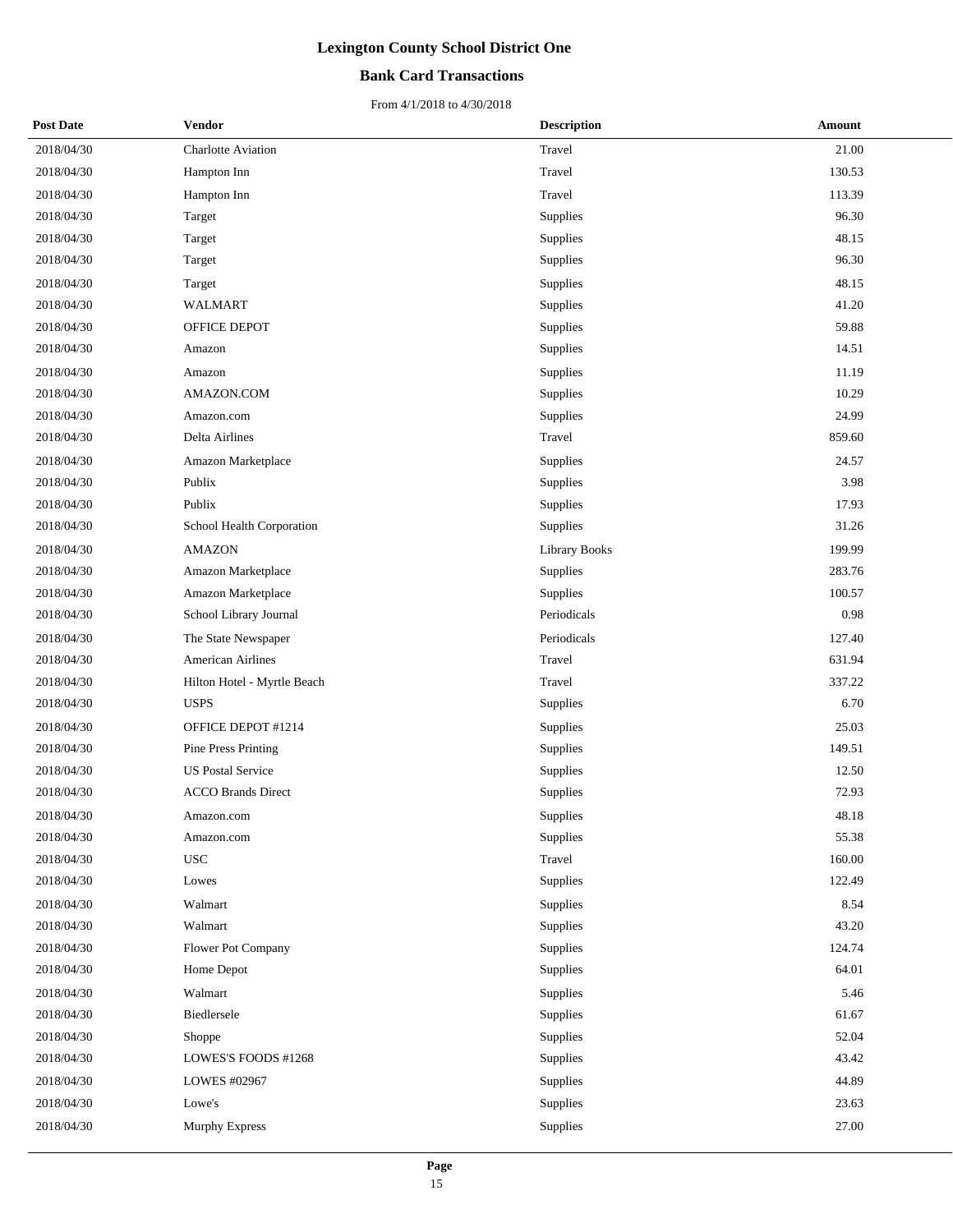### **Bank Card Transactions**

| <b>Post Date</b> | <b>Vendor</b>                 | <b>Description</b>    | Amount |
|------------------|-------------------------------|-----------------------|--------|
| 2018/04/30       | Murphy Express                | Supplies              | 47.39  |
| 2018/04/30       | <b>Murphy Express</b>         | Supplies              | 56.50  |
| 2018/04/30       | Triangle Lock and Safe        | Supplies              | 26.96  |
| 2018/04/30       | Triangle Lock and Safe        | Supplies              | 11.98  |
| 2018/04/30       | Frontline                     | <b>Staff Services</b> | 695.00 |
| 2018/04/30       | Linked-In                     | Advertising           | 97.90  |
| 2018/04/30       | Facebook                      | Advertising           | 25.61  |
| 2018/04/30       | Walmart                       | Supplies              | 55.86  |
| 2018/04/30       | Amazon                        | Supplies              | 2.70   |
| 2018/04/30       | Amazon                        | Supplies              | 152.79 |
| 2018/04/30       | Canva                         | Supplies              | 10.00  |
| 2018/04/30       | Amazon                        | Supplies              | 34.98  |
| 2018/04/30       | Amazon                        | Supplies              | 34.86  |
| 2018/04/30       | Amazon                        | Supplies              | 121.21 |
| 2018/04/30       | Amazon                        | Supplies              | 30.76  |
| 2018/04/30       | Amazon                        | Supplies              | 35.99  |
| 2018/04/30       | Libby's                       | Other Objects         | 50.00  |
| 2018/04/30       | <b>Little Caesars</b>         | Other Objects         | 235.40 |
| 2018/04/30       | WAL-MART #0881                | Supplies              | 2.10   |
| 2018/04/30       | Publix                        | Supplies              | 166.61 |
| 2018/04/30       | Lexington True Value Hardware | Supplies              | 79.13  |
| 2018/04/30       | Amazon.com                    | Supplies              | 43.80  |
| 2018/04/30       | Sparkfun                      | Pupil Activity        | 520.30 |
| 2018/04/30       | Amazon Marketplace            | Pupil Activity        | 124.44 |
| 2018/04/30       | Amazon Market Place           | Pupil Activity        | 2.79   |
| 2018/04/30       | Amazon Market Place           | Pupil Activity        | 44.39  |
| 2018/04/30       | Amazon Market Place           | Pupil Activity        | 120.85 |
| 2018/04/30       | Amazon Market Place           | Pupil Activity        | 12.98  |
| 2018/04/30       | Amazom Market Place           | Pupil Activity        | 22.65  |
| 2018/04/30       | Dollar General                | Pupil Activity        | 20.22  |
| 2018/04/30       | Dollar Tree                   | Pupil Activity        | 25.92  |
| 2018/04/30       | Walmart                       | Pupil Activity        | 15.67  |
| 2018/04/30       | <b>Best Buy</b>               | Pupil Activity        | 42.79  |
| 2018/04/30       | APA                           | Pupil Activity        | 31.90  |
| 2018/04/30       | Amazon                        | Pupil Activity        | 103.24 |
| 2018/04/30       | Amazon                        | Pupil Activity        | 131.33 |
| 2018/04/30       | Amazon                        | Pupil Activity        | 181.74 |
| 2018/04/30       | Youth Light                   | Pupil Activity        | 136.79 |
| 2018/04/30       | Amazon                        | Pupil Activity        | 245.67 |
| 2018/04/30       | Amazon                        | Pupil Activity        | 219.54 |
| 2018/04/30       | <b>Boulden Publishing</b>     | Pupil Activity        | 90.01  |
| 2018/04/30       | Walmart                       | Pupil Activity        | 331.32 |
| 2018/04/30       | Hobby Lobby                   | Pupil Activity        | 125.17 |
| 2018/04/30       | Amazon                        | Pupil Activity        | 7.66   |
| 2018/04/30       | Walgreens                     | Pupil Activity        | 23.06  |
|                  |                               |                       |        |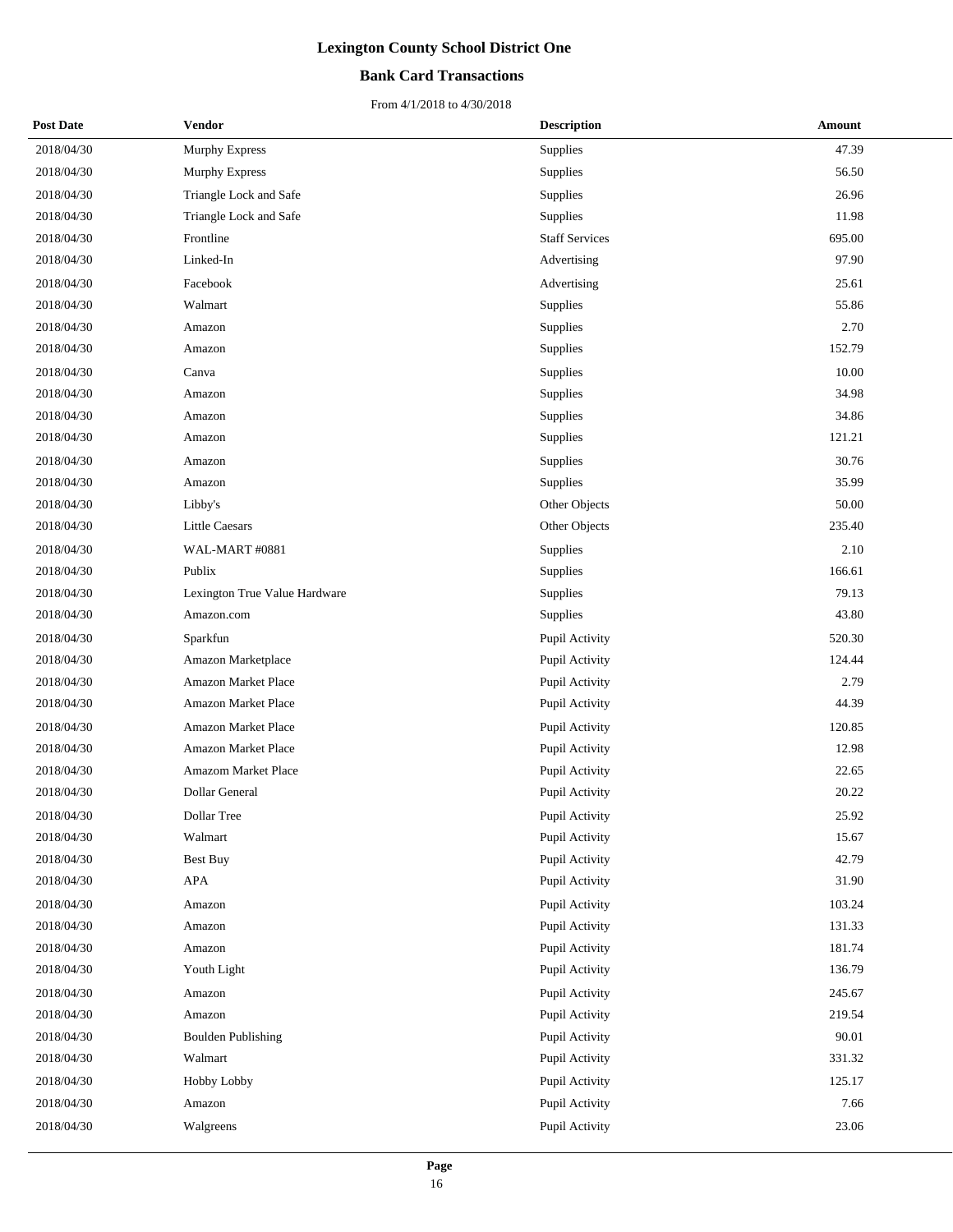### **Bank Card Transactions**

| <b>Post Date</b> | <b>Vendor</b>                  | <b>Description</b> | Amount |
|------------------|--------------------------------|--------------------|--------|
| 2018/04/30       | Hobby Lobby                    | Pupil Activity     | 125.17 |
| 2018/04/30       | Amazon                         | Pupil Activity     | 83.20  |
| 2018/04/30       | Jones School Supply            | Pupil Activity     | 217.66 |
| 2018/04/30       | Hobby Lobby                    | Pupil Activity     | 67.39  |
| 2018/04/30       | Amazon                         | Pupil Activity     | 119.20 |
| 2018/04/30       | Amazon                         | Pupil Activity     | 3.80   |
| 2018/04/30       | Amazon                         | Pupil Activity     | 15.98  |
| 2018/04/30       | Amazon                         | Pupil Activity     | 27.20  |
| 2018/04/30       | Amazon                         | Pupil Activity     | 12.99  |
| 2018/04/30       | Walmart                        | Pupil Activity     | 116.22 |
| 2018/04/30       | Amazon.com                     | Pupil Activity     | 51.16  |
| 2018/04/30       | Food Lion                      | Pupil Activity     | 25.89  |
| 2018/04/30       | Amazon MarketPlace             | Pupil Activity     | 78.72  |
| 2018/04/30       | <b>Shar Products</b>           | Pupil Activity     | 148.78 |
| 2018/04/30       | Amazon Marketplace             | Pupil Activity     | 670.93 |
| 2018/04/30       | World Soccer Shop              | Pupil Activity     | 139.96 |
| 2018/04/30       | Amazon Marketplace             | Pupil Activity     | 56.94  |
| 2018/04/30       | Forever 21                     | Pupil Activity     | 125.61 |
| 2018/04/30       | Amazon.com                     | Pupil Activity     | 214.91 |
| 2018/04/30       | Amazon.com                     | Pupil Activity     | 655.54 |
| 2018/04/30       | Amazon.com                     | Pupil Activity     | 38.88  |
| 2018/04/30       | Amazon.com                     | Pupil Activity     | 36.58  |
| 2018/04/30       | Walmart                        | Pupil Activity     | 4.69   |
| 2018/04/30       | Amazon.com                     | Pupil Activity     | 64.18  |
| 2018/04/30       | Office Depot                   | Pupil Activity     | 3.43   |
| 2018/04/30       | Walmart                        | Pupil Activity     | 18.46  |
| 2018/04/30       | Target                         | Pupil Activity     | 42.73  |
| 2018/04/30       | Hobby Lobby                    | Pupil Activity     | 69.50  |
| 2018/04/30       | Home Depot                     | Pupil Activity     | 34.70  |
| 2018/04/30       | Lowes                          | Pupil Activity     | 29.87  |
| 2018/04/30       | Pineview Florist               | Pupil Activity     | 117.70 |
| 2018/04/30       | <b>MAATA District III</b>      | Pupil Activity     | 170.00 |
| 2018/04/30       | Trophy and Award Center        | Pupil Activity     | 136.43 |
| 2018/04/30       | Holiday Inn Express            | Pupil Activity     | 197.84 |
| 2018/04/30       | Murphy Express                 | Pupil Activity     | 43.45  |
| 2018/04/30       | Holiday Inn Express            | Pupil Activity     | 197.84 |
| 2018/04/30       | Holiday Inn Express            | Pupil Activity     | 197.84 |
| 2018/04/30       | Holiday Inn Express            | Pupil Activity     | 197.84 |
| 2018/04/30       | Holiday Inn Express            | Pupil Activity     | 197.84 |
| 2018/04/30       | <b>Murphy Express</b>          | Pupil Activity     | 35.10  |
| 2018/04/30       | Wilson and Associates Sport Tu | Pupil Activity     | 125.00 |
| 2018/04/30       | Carolina Screen Printing       | Pupil Activity     | 155.69 |
| 2018/04/30       | <b>Direct Athletics</b>        | Pupil Activity     | 128.80 |
| 2018/04/30       | <b>Direct Athletics</b>        | Pupil Activity     | 128.80 |
| 2018/04/30       | Paypal                         | Pupil Activity     | 155.00 |
|                  |                                |                    |        |